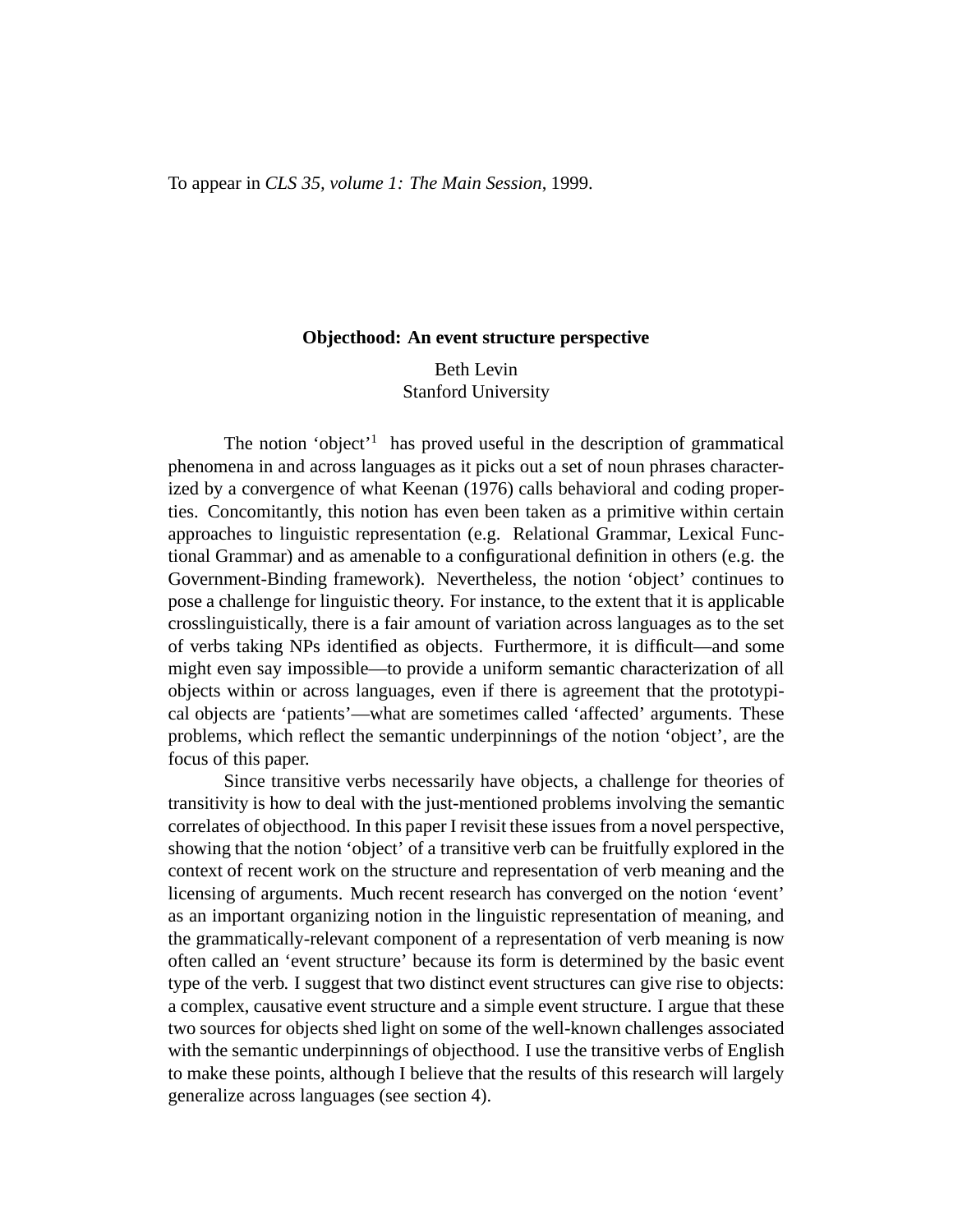#### **1. The 'other' transitive verbs**

To set the stage I review some properties of objects and transitivity. This background sketch presents my personal perspective on well-known material, and it draws on the work of the many researchers who have previously addressed these topics, and to whom I am indebted, including, Comrie, Croft, Delancey, Dixon, Dowty, Fillmore, Hopper & Thompson, and Van Valin. The transitive verbs of a language are, loosely speaking, those verbs that display the unmarked expression of arguments for two-argument verbs; their arguments are said to bear the core grammatical relations 'subject' and 'object'. Many discussions of transitivity recognize a core—and perhaps for that reason privileged—subset of transitive verbs. These verbs have a clear semantic characterization, fitting the 'agent act on and cause an effect on patient' mold that is behind the name 'transitive'. Members of this set in English include *cut, destroy, kill*, and transitive *break* and *open*. I call these verbs, which are defined by a conjunction of syntactic and semantic properties, 'core transitive verbs' (CTVs); these are roughly equivalent to what Andrews (1985) calls 'primary transitive verbs'. Given this definition, CTVs are verbs that qualify as 'highly' transitive in Hopper & Thompson's 1980 sense, and their arguments clearly meet Dowty's 1991 agent and patient proto-role entailments.

What this paper focuses on is the contrast between the CTVs and the other English transitive verbs—the considerable number of English transitive verbs that do not fit the semantic profile of CTVs. As is well known, not only are there transitive verbs in English whose objects do not bear the semantic role of 'patient' often considered the prototypical role of objects—(or roles bearing other names but defined as having a similar scope), but there are also transitive verbs whose objects bear a range of other roles. The assortment of roles associated with objects is demonstrated by the sentences in (1). To underscore the variety, these sentences share the same NPs as their subjects and objects, varying only in the verb and in the role that might be attributed to the object. Additional options, such as experiencer objects, are also found, but not with the specified choice of subject and object.

(1) The engineer cracked the bridge. (patient) The engineer destroyed the bridge. (patient/consumed object) The engineer painted the bridge. (incremental theme; cf. Dowty 1991) The engineer moved the bridge. (theme) The engineer built the bridge. (effected object/factitive; cf. Fillmore 1968) The engineer washed the bridge. (location/surface) The engineer hit the bridge. (location; cf. Fillmore 1970) The engineer crossed the bridge. (path) The engineer reached the bridge. (goal) The engineer left the bridge. (source) The engineer saw the bridge. (stimulus/object of perception) The engineer hated the bridge. (stimulus/target or object of emotion)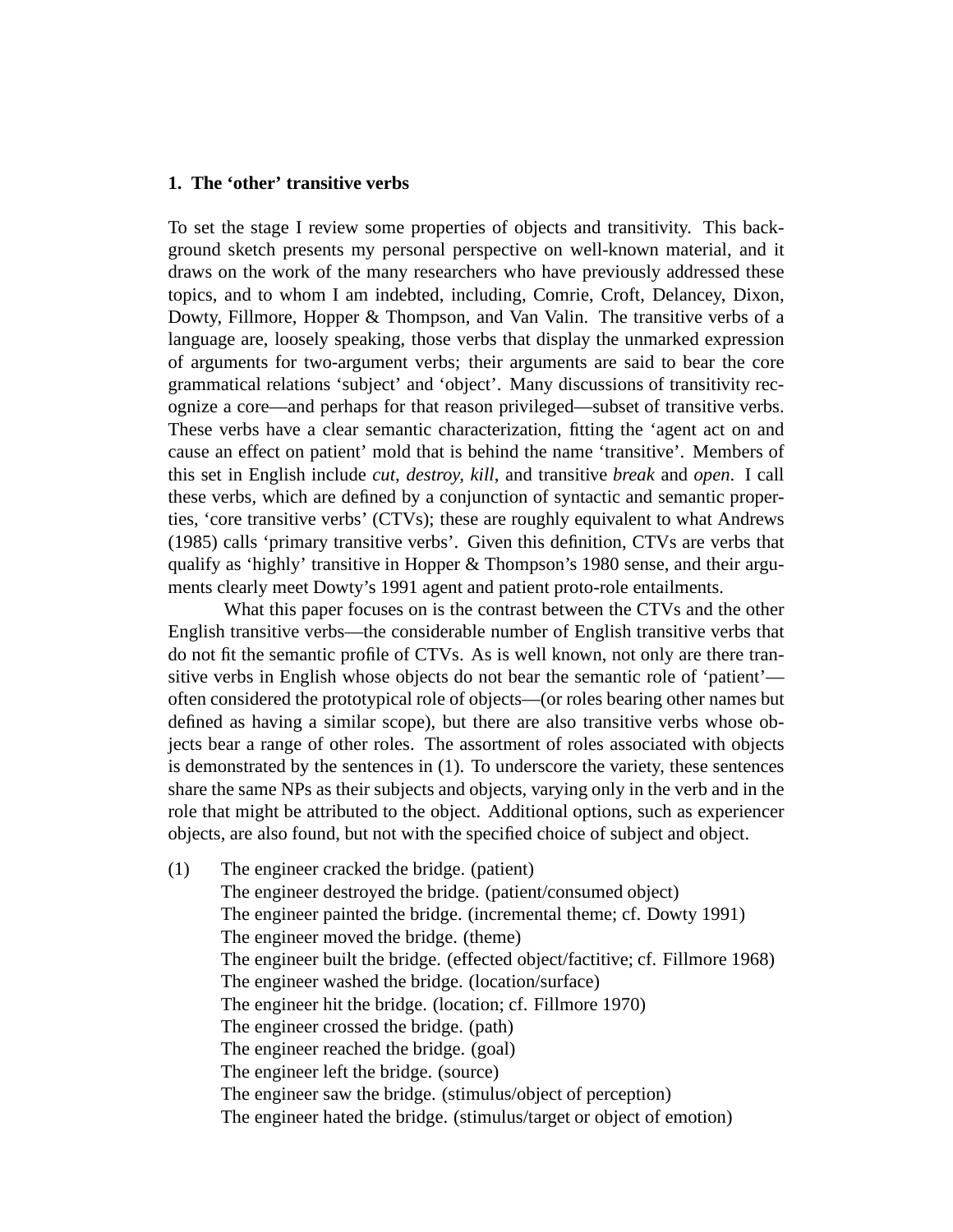Furthermore, there are many English transitive verbs whose objects cannot be readily assigned roles from the most common semantic role inventories. Among them are the verbs with inanimate objects in (2) and with animate objects in (3).

- (2) The engineer praised the bridge. The engineer touched the bridge. The engineer avoided the bridge. The engineer owned the bridge. The engineer imagined the bridge. The engineer studied the bridge.
- (3) The engineer ignored the architect. The engineer praised the architect. The engineer greeted the architect. The engineer selected the architect. The engineer supervised the architect. The engineer fought the architect. The engineer met the architect. The engineer visited the architect. The engineer followed the architect.

It is difficult to attribute any easily characterizable, yet somewhat general, semantic roles to the objects in these sentences. It is sentences such as these that lead to the introduction of verb-specific labels for participants such as 'avoidee' or 'praisee' and comparable –*ee* words. Although the difficulty in assigning semantic roles to such objects is most often remarked on in the context of discussions of the drawbacks of semantic role-based approaches to lexical semantic representation (e.g. Dowty 1991), this difficulty is at the very least a signal that the semantic role of these objects is not the patient role and thus that these verbs are not CTVs.<sup>2</sup>

On the basis of these observations, the class of English transitive verbs can be partitioned into the CTVs and the set of transitive verbs that do not meet the CTV semantic profile. I refer to these other, more often than not neglected, English transitive verbs as the 'noncore transitive verbs' (NCTVs). The NCTVs of English include the verbs in (1)-(3), as well as verbs such as *jiggle, kick, pound, rub, shake, stab*, and *sweep*. CTVs constitute a semantically-defined subset of the transitive verbs of a language. NCTVs also form a subset of the transitive verbs, but one that apparently lacks a unified and independent semantic characterization. The class of NCTVs is defined negatively in terms of a property its members lack: its members are not CTVs.

As has been noted before, these observations most obviously suggest that it is not possible to provide unified semantic characterizations of either objecthood or transitivity or at least that attempts to provide characterizations are unlikely to succeed. In fact, cluster property or prototype approaches to transitivity have been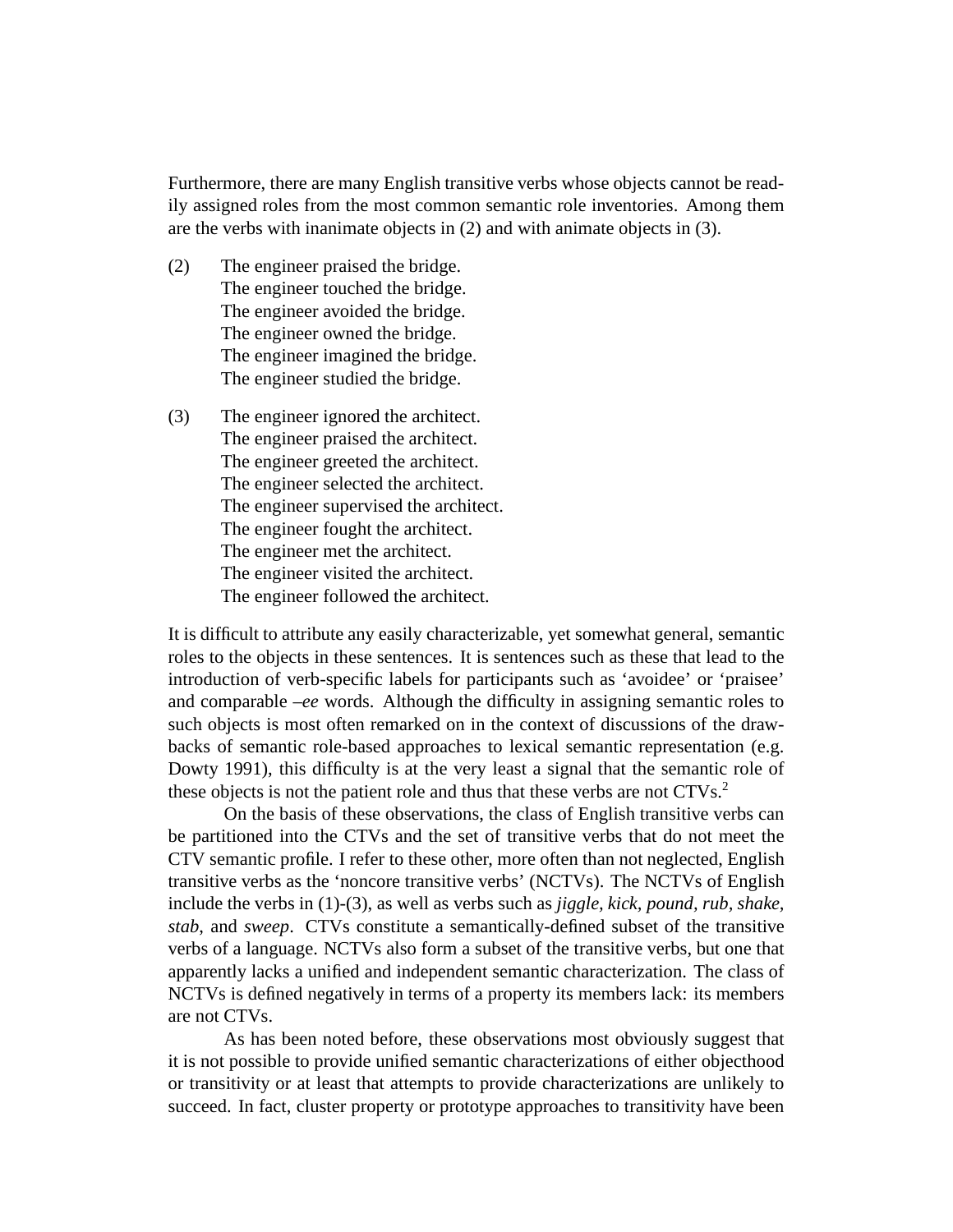developed to accommodate observations such as these (Dowty 1991, Hopper & Thompson 1980, Lakoff 1977). I will accept that it is not possible to provide such unified characterizations of transitivity and objecthood, and I will not try yet again to accomplish this goal. Instead, I show that it might be possible to characterize what sets NCTVs apart from CTVs in the context of a theory of event structure; in so doing, I hope to explain the source of some of their distinguishing properties.

First, I review another set of differences between CTVs and NCTVs. As the examples in (1)-(3) show, English NCTVs include those transitive verbs whose objects are hardest to subsume under the notion 'patient' or are most difficult to characterize at all semantically. NCTVs also tend to diverge from CTVs with respect to consistency of argument expression both within English and across languages. These semantic and typological points are both found in the literature, but they have not often enough been brought together. The remainder of this section presents support for these argument expression observations.

The transitive verbs of every language include CTVs—verbs that fit the 'agent act on and affect patient' semantic mold—and languages show considerable agreement as to the make-up of their set of CTVs. Discussions of transitivity single out this class of transitive verbs not only because of their shared semantic characterization, but also because if a verb in some language meets the CTV semantic mold, then its translation equivalents in other languages are invariably transitive verbs. That is, the translation equivalents of English CTVs, which by their very nature fit the CTV semantic profile, also number among the transitive verbs of the second language. For example, English *kill* and *cut* have transitive *uccidere* and *tagliare*, respectively, as their Italian translation equivalents. Thus, CTVs provide a reference point for crosslinguistic comparisons in studies of transitivity, and it is this property that prompted Andrews' (1985) recognition of a set of 'primary transitive verbs' in a paper in a volume intended in part as a manual for fieldworkers.

What makes the existence of comparable sets of CTVs across languages important is that as has been observed in numerous studies of transitivity, the translation equivalents of English NCTVs need not be transitive verbs. The consequence is that one language's object is expressed as a second's oblique. For example, grammars and articles on Caucasian languages note that there is only partial overlap between the transitive verbs of English and of the Caucasian languages. Statements such as the following from Catford are typical: 'Certain verbs that we would regard as distinctly transitive normally occur in N.W. Caucasian in the nominative construction. These include the verbs 'beat', 'bite', 'expect', 'harm', 'help', 'kiss', 'look at', 'meet', 'push', 'read', 'stab', 'wait for'.' (1975:44). A nominative construction is a two-argument construction with a nominative-oblique case array that contrasts with the two-argument ergative-absolutive case array found with CTVs, but that is reminiscent of the nominative case array found with intransitive verbs. What is significant is that the verbs Catford lists are NCTVs. Similarly, a perusal of Blume's 1998 recent study of verbs taking dative complements crosslinguistically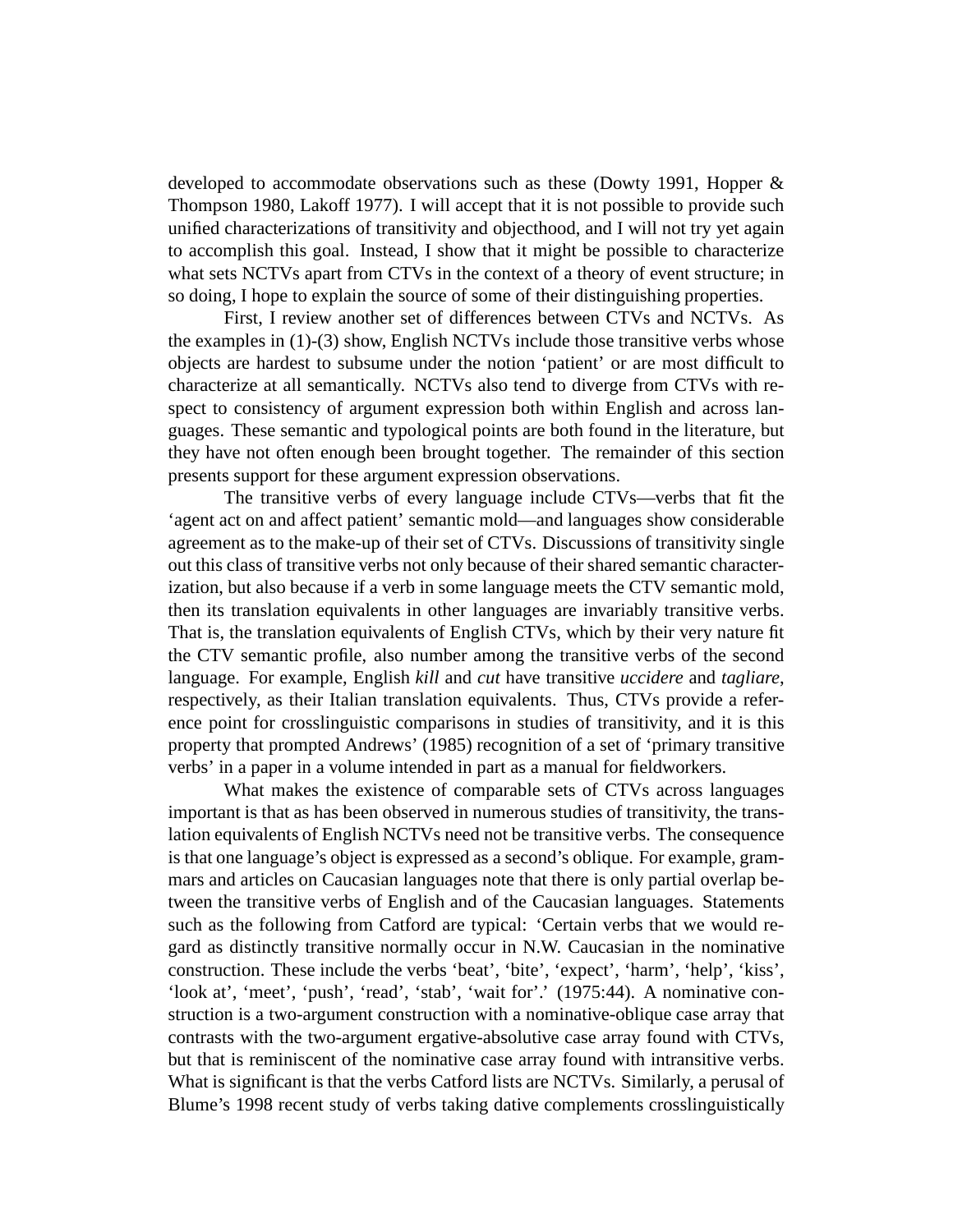shows a variety of NCTVs among their English translation equivalents. Blume's list of Hungarian verbs with dative complements includes verbs with transitive English counterparts, such as the verbs in (4), and again these English verbs are NCTVs.

(4) *felel* 'answer', *gratulal* 'congratulate', *integet* 'greet', *kosz ¨ on¨* 'greet' (Blume 1998:273)

To take a third example, Russian has a number of verbs which take instrumental complements with transitive English counterparts; these verbs form a coherent semantic class, having been described as verbs of authority, ruling, or disposition.

(5) *rukovodit'* 'rule/direct/manage', *upravljat'* 'govern', *komandovat'* 'command', *zavedovat'* 'manage', *obladevat'* 'master', *vladet'* 'rule, own', *zavedovat'* 'be in charge', *dirižirovat'* 'conduct (an orchestra)' (Nichols 1975:346-347, 1984:201, Dezsö 1982:58-59)

Nichols writes that the Russian phenomenon shows some productivity. She cites Lithuanian verbs of authority, ruling, or disposition as intransitive verbs taking a dative second argument. Furthermore, she notes that verbs from this semantic class have been reconstructed as governing the genitive in proto-Indo-European and points to 'the formal renewals of governing case in the daughter languages' (1975:347). Nichols' comments suggest that a range of languages single out this semantic class of verbs, which number among the English NCTVs, for special treatment with respect to argument expression. The examples from various languages suggest that languages overlap in their class of CTVs, but outside this class there seem to be language-specific factors which determine whether the two-argument verbs that do not meet the CTV semantic profile are transitive or not.

Another related observation about CTVs has not to my knowledge been discussed in the literature. When an English CTV has a near-synonym it is always transitive. This is not surprising; given the shared meaning, the synonym would itself be expected to be a CTV. For example, the verbs *break, crack, fragment*, and *shatter* are all transitive verbs in English. Similarly, other near-synonym pairs number among the English transitive verbs, such as *heat/warm*, *cool/chill*, *melt/thaw*, and *tear/rip*. Those transitive verbs that have near-synonyms that are intransitive appear to be NCTVs. For instance, *request* and *demand* have as a near-synonym the verb *ask*, which must introduce its second argument with the preposition *for*. 3 Compare also transitive *watch* with *look at* and transitive *cross* with *go across*. A side-effect of the existence of such NCTV/intransitive verb near-synonym pairs are pairs of objects and obliques apparently bearing the same semantic role. In some sense, this is the English-internal manifestation of the just-described crosslinguistic variation.

To summarize, if one were to ask which transitive verbs in English are most likely to have translation equivalents that are not transitive verbs or to have nearsynonyms that are not transitive verbs, the answer is that it is the NCTVs, not the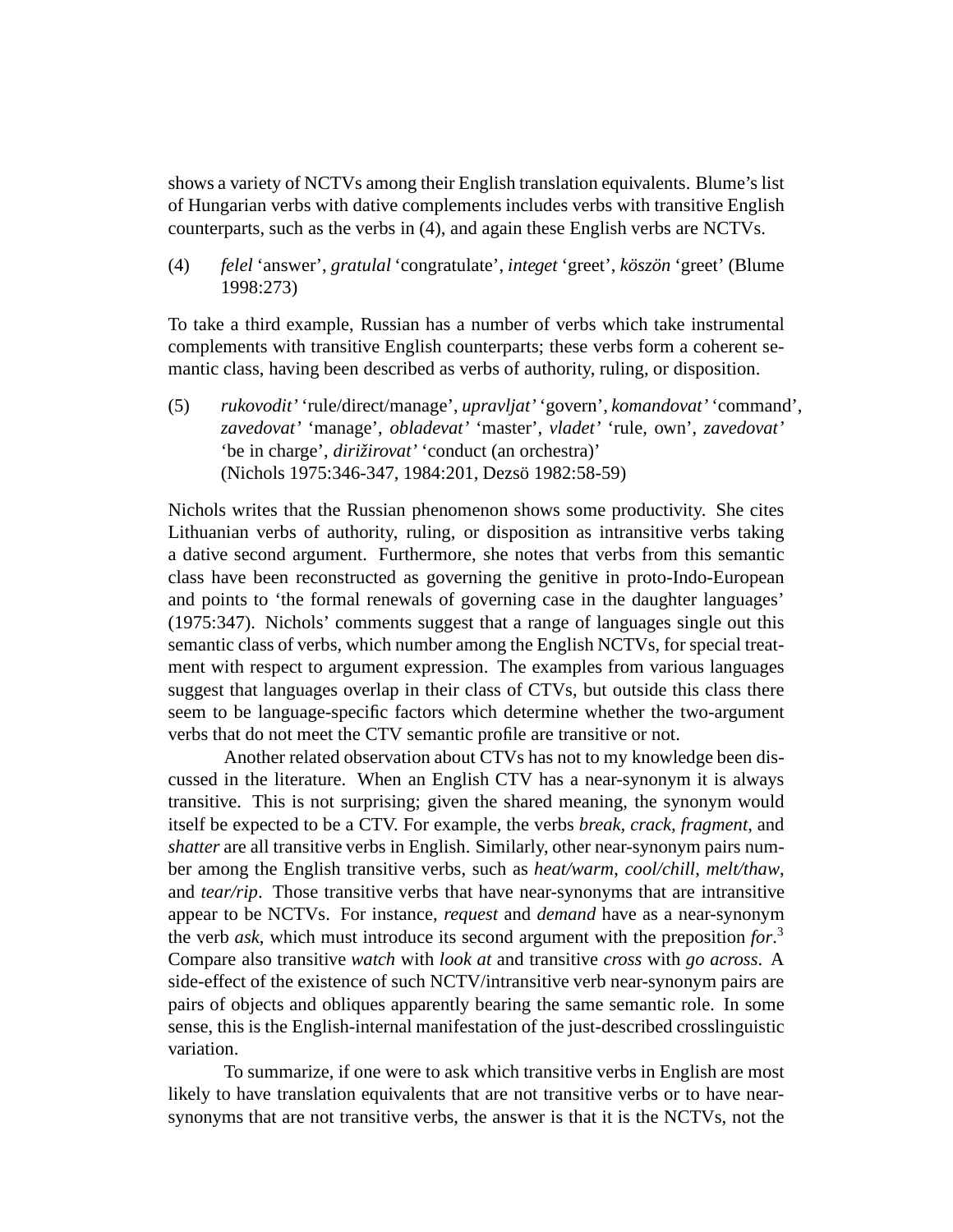CTVs, that show these options. These contrasts between CTVs and NCTVs are significant because they show that when a verb describes an event with two participants, it is not possible to simply assume that this verb is transitive and that its nonactor argument is expressed as an object. Thus, theories of argument expression which assume that a verb's transitivity is known and then provide a means for determining which argument is the subject and which one is the object, such as Dowty's (1991) proto-role approach, take too much for granted.

#### **2. Towards a better understanding of the CTV/NCTV distinction**

Objects, by definition, necessarily cooccur with transitive verbs. The notion 'object' is difficult to disentangle from the notion 'transitive'; nevertheless, this paper focuses on objects of verbs that are recognized to be transitive in English and not on transitivity more generally. Given the interrelationship between transitivity and objecthood, the results of this study should, however, bear on the nature of transitivity. Restricting the discussion to objects is not unreasonable in light of the results of Tsunoda's (1985) evaluation of Hopper & Thompson's (1980) multifactor approach to transitivity. Hopper & Thompson identify ten factors contributing to transitivity, including some that are tied to properties of subjects and others are tied to properties of objects. A priori, the expectation would be that a verb whose subject does not rank highly with respect to the subject properties would cooccur with an object that did not rank highly with respect to the object properties; however, Tsunoda points out that the subject- and object-related factors do not covary as expected. Tsunoda shows that a verb that patterns like a prototypical transitive verb with respect to subject-related factors may not pattern like one with respect to the object-related factors and may, in fact, not be a transitive verb. Tsunoda's observations, then, suggest that the properties of subjects and objects that contribute to transitivity can be studied independently, as they are in this paper. There is a further reason to believe that it is properties of objects that are the source for the differential behavior of CTVs and NCTVs. Most NCTVs, and certainly those that are used to illustrate the points made in this study, are verbs with the animate, volitional subjects that in principle make 'good' agents—the prototypical role of the subject of CTVs. Given this, the subjects of NCTVs are unlikely to be responsible for setting NCTVs apart from CTVs.

Previous work on transitivity has repeatedly suggested that there is a semantic prototype for transitive verbs (e.g. Croft 1991, DeLancey 1984, Lakoff 1977)—roughly the characterization that defines the CTVs. Verbs can be assessed according to their fit to the prototype, and those that fit the prototype less well—that is, the NCTVs—are also considered less likely to show the behavioral properties of transitive verbs. This paper moves beyond previous work in showing that there is more to the distinctive properties of NCTVs than a failure to meet the transitive pro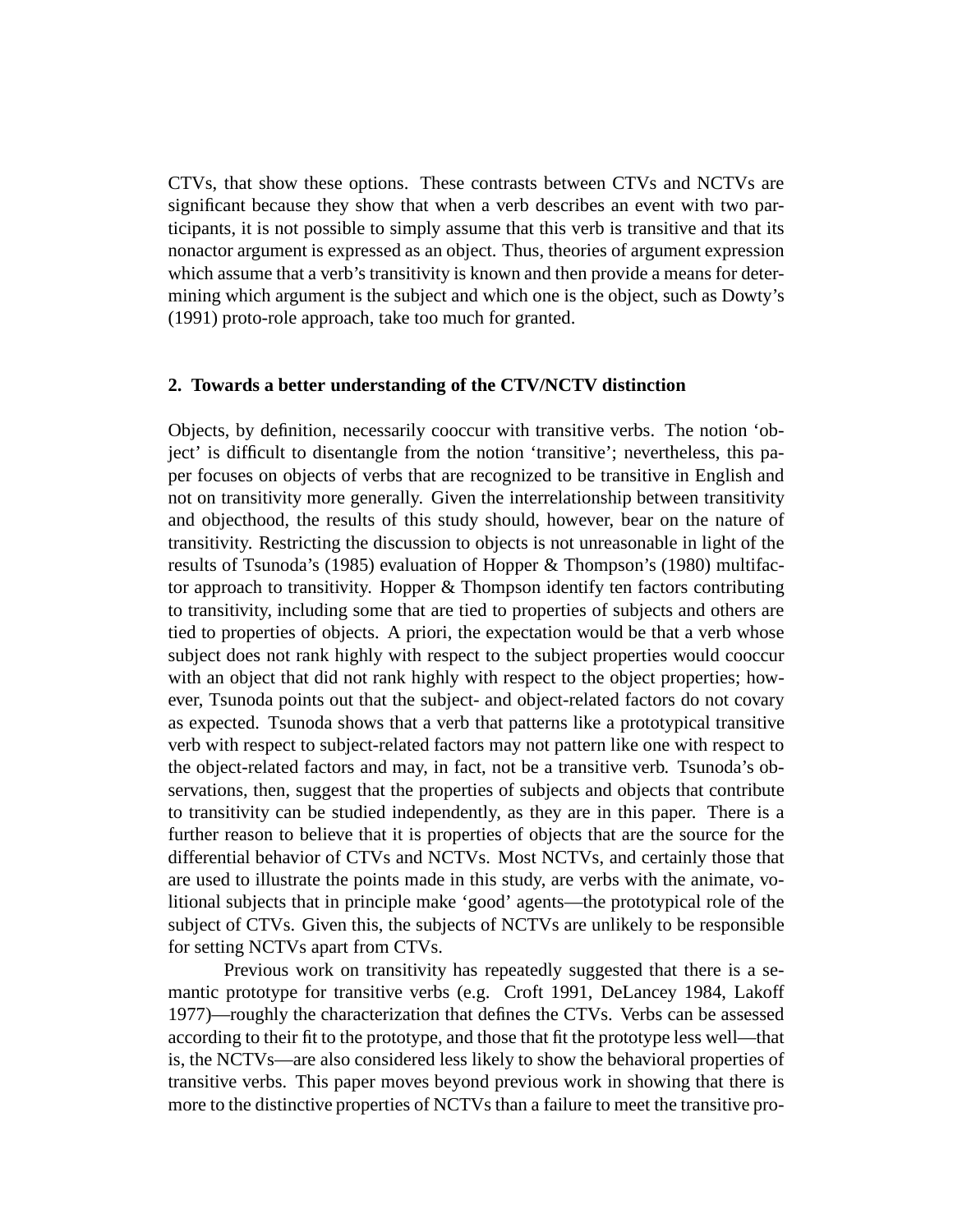totype. I argue that the failure to meet the transitive prototype is reflected in such verbs having a fundamentally different event structure than the CTVs and that these event structure differences are behind the distinctive properties discussed in section 1. The goal of this paper, then, is to show how recent research on the structure of verb meaning, the linguistic representation of events, and the semantic licensing of arguments can offer further insight into the CTV/NCTV distinction, including the variability in semantics and expression of the objects of NCTVs.

This exploration takes as its starting point several assumptions concerning the structure of verb meanings, the nature of event structures, and the semantic licensing of arguments. (See L&RH 1999 and RH&L 1998 for more discussion and references.) I introduce these assumptions here and then elaborated on them in section 3. The first assumption is that a verb's meaning is bipartite, consisting of a core meaning—what is idiosyncratic to that verb—and an event structure, which the verb shares with other verbs of the same semantic type. The second assumption is that event structure representations distinguish between complex causative events, consisting of two subevents, and simple noncausative events, consisting of a single subevent. The third assumption is that although most argument NPs in the syntax are licensed by their verb's event structure as well as its core meaning, some arguments are licensed only by the verb's core meaning. Such arguments are found with two-argument verbs with simple event structures, but not with two-argument verbs with complex event structures. The fourth assumption is that principles governing the event structure-to-syntax mapping ensure that facets of the event structure are preserved in the syntax.

Let me briefly outline how these assumptions are relevant to understanding the CTV/NCTV distinction and, in so doing, preview the remainder of this paper. In section 3, I show that given these four assumptions, verbs with complex, causative event structures are obligatorily transitive, while two-argument verbs with simple event structures may—but need not—be transitive because the argument licensed by the verb's core meaning does not fall under the general event structure-to-syntax mapping principles. Thus, two distinct event structures can give rise to verbs with objects. In section 4, I show how these two sources for objects provide insight into the challenges of objecthood reviewed in section 1. I propose that the CTVs have a causative event structure. The realization of the two arguments licensed by this event structure is constrained by well-formedness conditions on the event structureto-syntax mapping, which require that these verbs be transitive. As a consequence, there is crosslinguistic agreement that CTVs are transitive verbs. Furthermore, as their objects have a source in the event structure, there is uniformity in their semantic characterization and expression. In contrast, I propose that NCTVs have a simple event structure, and thus they have an argument licensed simply by the verb's core meaning which is not constrained by the well-formedness conditions on the event structure-to-syntax mapping. I demonstrate that the multiplicity of semantic characterizations for NCTV objects in English and the crosslinguistic variability in the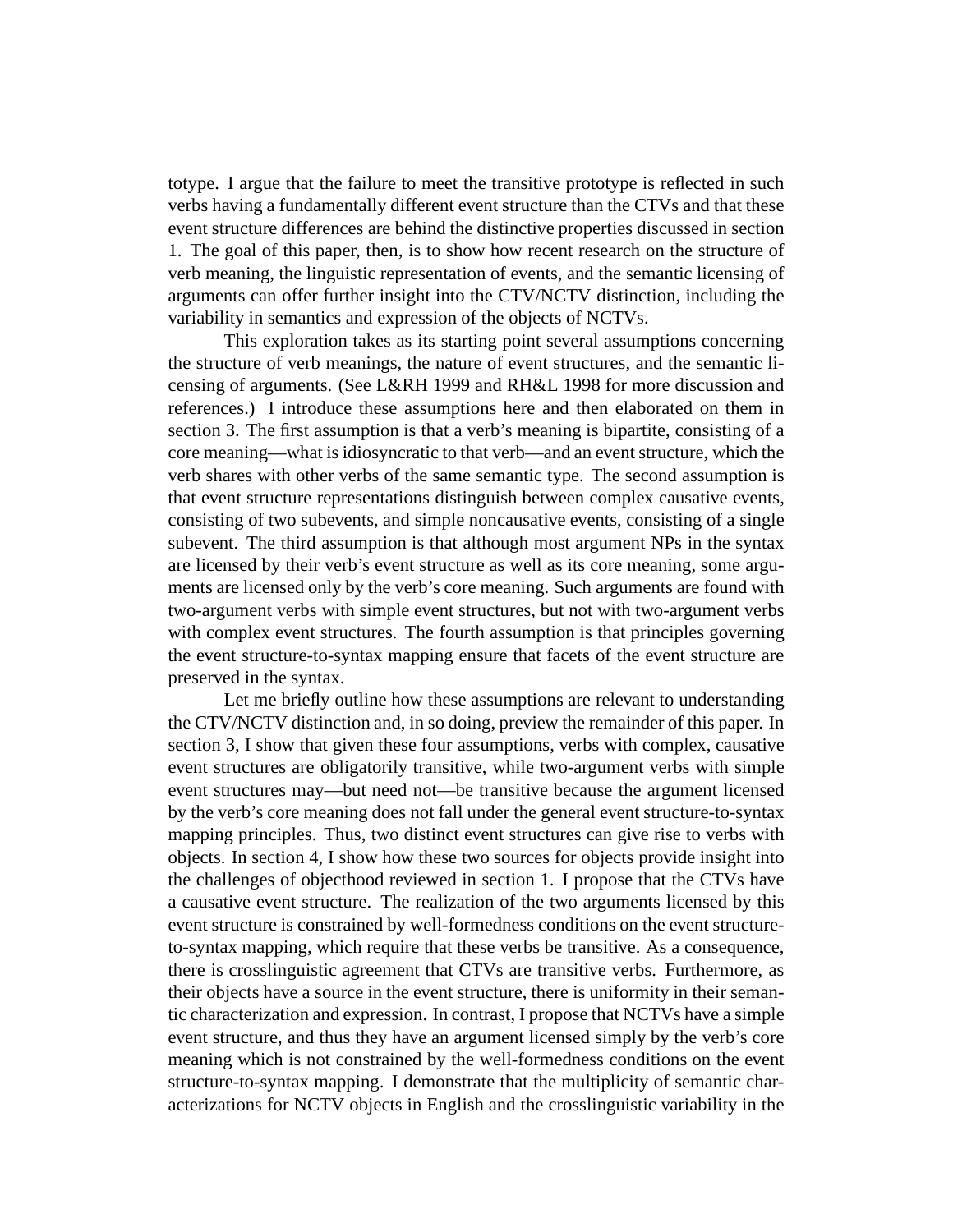syntactic expression of the objects of English NCTVs is a consequence of the way that such arguments are licensed.

# **3. A theory of event structure**

Since I claim that an understanding of the distinctive properties of CTVs and NCTVs follows from a theory of event structure, I must first set out such a theory. In this section I introduce the theory presented in RH&L 1998. A foundational assumption of this theory—and many other theories of lexical semantic representation—is that a verb's meaning is composed of two types of building blocks: an event structure template and a core meaning. In section 3.1 I introduce the two types of meaning components and argue for a distinction between simple and complex event types. In section 3.2 I show how the two types of components are integrated into event structures and then demonstrate how they affect the licensing of arguments. In this section I also show that arguments are licensed differently in simple and complex event structures. I claim that as a result, the complexity of a verb's event structure is to some extent dissociated from the number of arguments it takes, so that verbs with simple event structures may have one or two arguments, while verbs with complex event structures have two. I substantiate this claim in section 3.3, showing that oneand two-argument verbs describing simple events pattern together. In section 3.4 I present a well-formedness condition on the realization of arguments in the syntax, showing that it preserves aspects of the event structure in the syntax.

## 3.1. **The structure of event structure**

Following much previous work (Grimshaw 1993, Hale & Keyser 1993, Jackendoff 1990, 1996, Pinker 1989, among others), the theory of event structure presented in RH&L 1998 rests on the assumption that verb meanings consist of two kinds of building blocks. (See Taylor 1996 for a discussion of the opposite viewpoint—that these two facets of verb meaning cannot be distinguished.) The first type could be styled the 'structural' facets of verb meaning; these components of meaning define the possible types of events. In contrast, building blocks of the second type could be considered to specify a verb's 'core' meaning in that they capture what is idiosyncratic to each verb. Thus, the structural facets are shared by entire sets of verbs, while the idiosyncratic facets serve to differentiate one verb from others sharing the same structural facets of meaning. I now elaborate on each type of building block.

I refer to the representations of verb meanings as event structures, following what is now established usage. I refer to the structural components of a verb's meaning as its 'event structure template' since this facet of meaning represents the ontological type of the event denoted by the verb. The event structure template can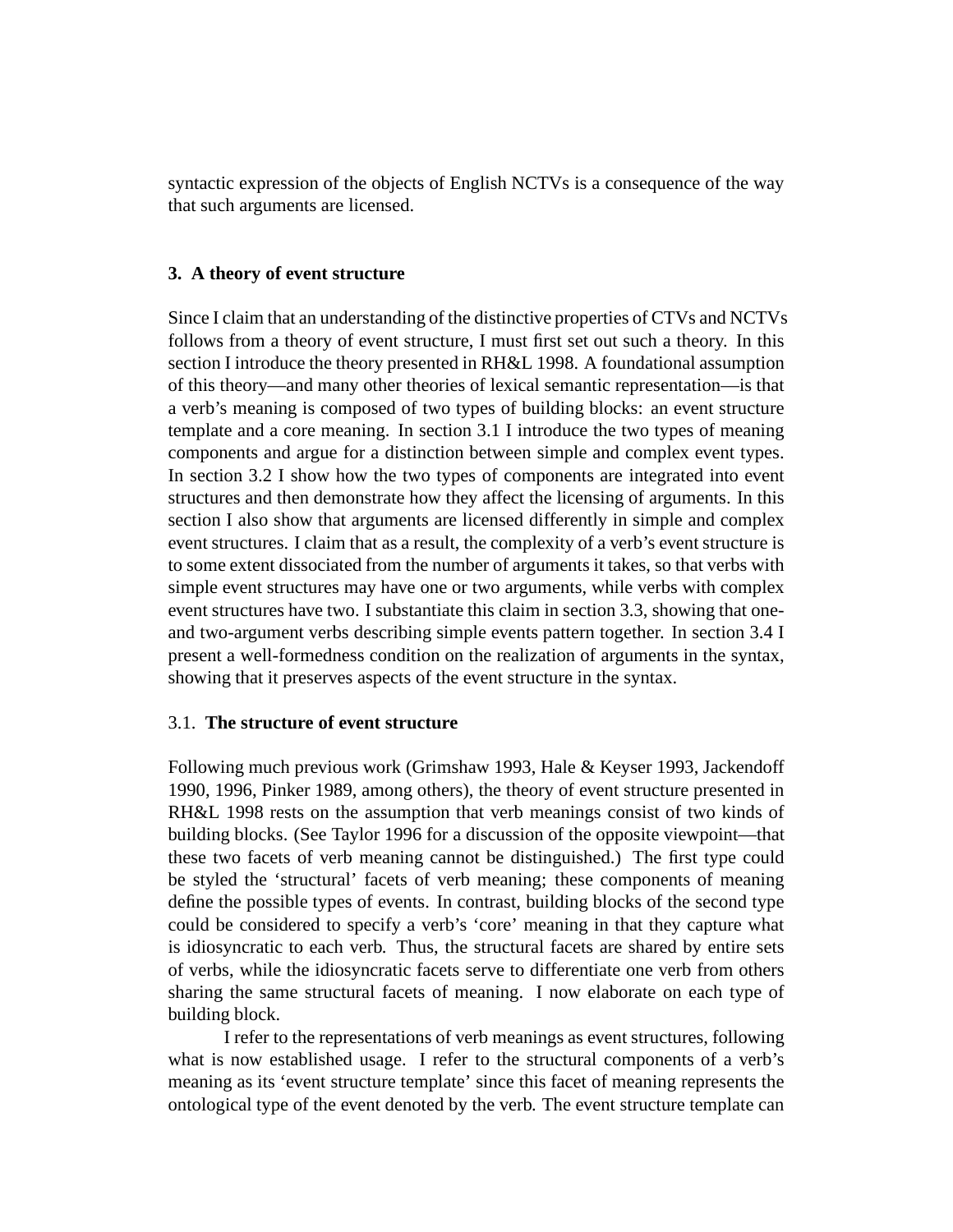be viewed as the grammatically-relevant component of an event structure in that its structure determines various grammatical properties including the realization of arguments. (See L&RH 1995, RH&L 1998, and section 3.4 for discussion.) Thus, the event structure templates define semantic classes of verbs whose members share syntactically- and morphologically-salient properties.

I assume that there is a small set of event structure templates which comprise the inventory of possible event types. Although in much recent work the ontological types of events are inspired by the Vendler-Dowty aspectual verb classes (e.g. Foley & Van Valin 1984, van Hout 1996, Pustejovsky 1995, Van Valin 1993, Van Valin & LaPolla 1997), I do not take the event structure templates to necessarily be aspectually defined.<sup>4</sup> Following the discussion in L&RH 1999, which in turn draws on ideas elsewhere in the literature on event structure, I assume that the major distinction is between event structure templates that are simple and those that are complex; the same distinction carries over to the event structures these templates give rise to. Simple event structure templates consist of a single subevent; complex event structure templates are themselves constituted of two subevents, each taking the form of what could independently be a well-formed simple event structure template. Listed below are several major event structure templates; each is identified according to whether it represents a simple or complex event.

- (6) Simple event structure templates:
	- a.  $[X \text{ ACT}_{\leq MANNER>}]$  (activity)
	- b.  $\left[ x \leq \text{STATE} > \right]$  (state)
	- c.  $[$  **BECOME**  $\begin{bmatrix} x < \text{STATE} \\ \end{bmatrix}$  (achievement)

(7) Complex event structure template:

 $\left[ \begin{array}{c} \left[ \begin{array}{c} x \, ACT_{\leq MANNER} \end{array} \right] \end{array} \right]$  CAUSE  $\left[ \begin{array}{c} \text{BECOME} \end{array} \right] \text{y} \leq \text{STATE} > \left[ \begin{array}{c} \end{array} \right] \right]$  (causative)

RH&L (1998:108) identify several ontological subtypes of simple events: activities, states, and achievements. The event structure templates presented in (6) are intended to represent these types. RH&L provide these types with aspectuallymotivated labels since as a first approximation such labels seem appropriate and have been adopted in other work. Although it seems right to posit an aspectuallycharacterized stative event type, whether the other types of simple events should receive an aspectual characterization is a matter requiring further evaluation.<sup>5</sup>

A potential problem is presented by semelfactive verbs—verbs that can describe instantaneous events that do not involve a change of state, such as *beep*, *blink*, *cough*, and *tap*. Although some studies of aspect recognize a semelfactive event type distinct from the activity type (e.g. Olsen 1994, Smith 1991), semelfactive verbs generally pattern with activity verbs in terms of grammatical properties that might have their source in event structure, such as the properties to be discussed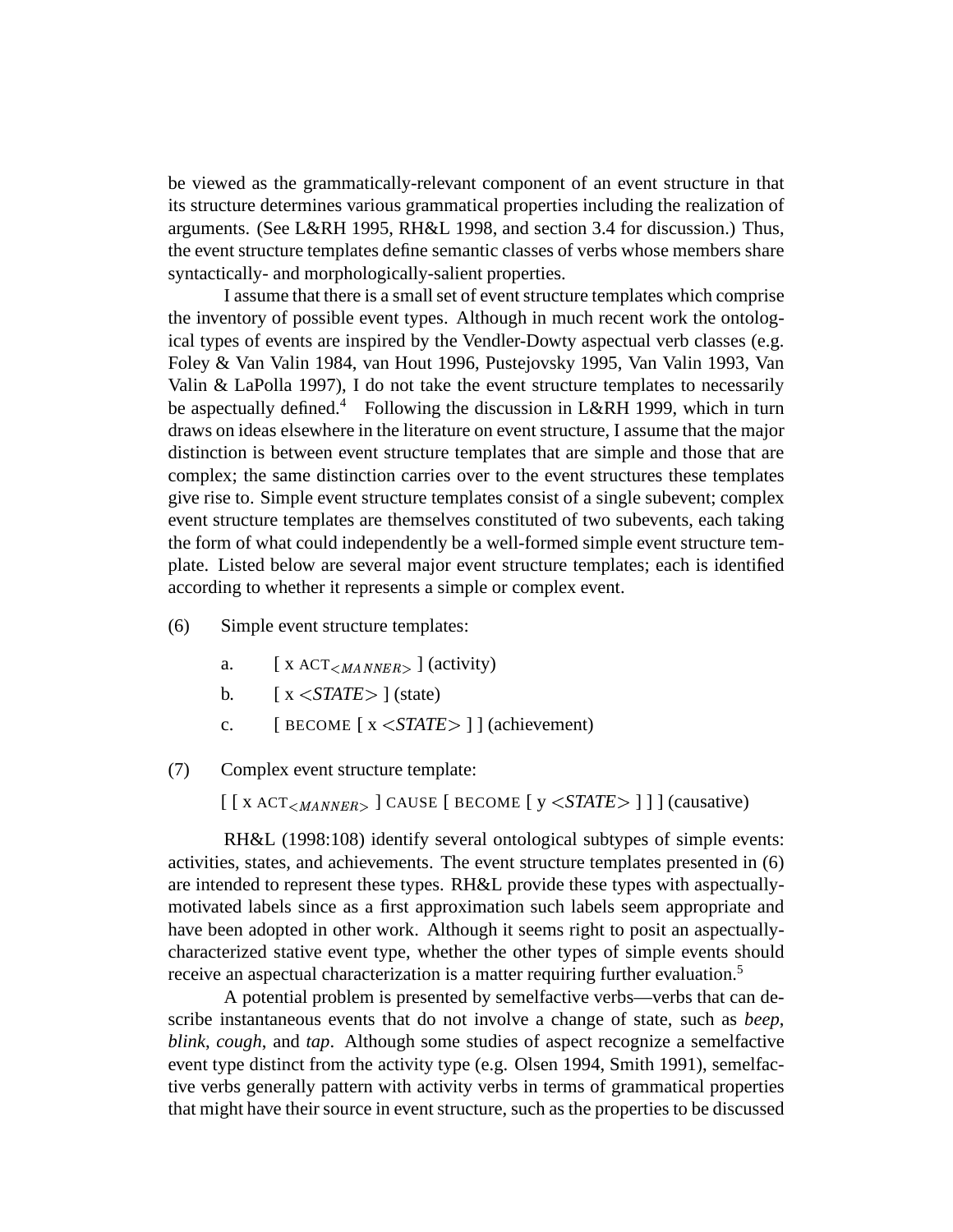in section 3.3. Semelfactives and activities are known to be related; many semelfactive verbs also allow for activity interpretations when the events they describe are iterated; thus, the verb *cough* is a semelfactive when it describes one cough, but an activity when it describes a series of coughs. I use the term 'semelfactive verb' to refer to a verb which allows a semelfactive interpretation, recognizing that such verbs typically also allow durative uses. In Olsen's (1994) terms, these verbs are underspecified for durativity, contrasting with activity verbs, which are necessarily durative. If semelfactives and activities do pattern together, then they should be assigned the same event structure template, and, consequently, the inventory of event structure templates cannot include aspectually-defined activity and semelfactive event types, even though I and others have made extensive use of the activity type. Rather an alternative, nonaspectual definition of the relevant event type that encompasses both activity and semelfactive verbs is necessary, for instance, in terms of the notion 'internally caused event' introduced by L&RH (1995). What is at stake is the interpretation of the primitive ACT in (6a). As the label suggests, this primitive is motivated by identifying the template with the activity class—it stands in for what makes an activity an activity—but it now needs a broader interpretation as standing in for what is essential to both activity and semelfactive events. Nevertheless, for lack of a better term I continue to refer to the template in (6a) as an activity template.

Assuming then that semelfactive and activity verbs share the same event structure template, the differences in durativity that distinguish them would be attributed to their constants rather than to their event structure templates. This proposal is not implausible. Semantically-coherent grammatically-relevant verb classes of the type discussed in Levin 1993 often contain aspectually heterogeneous members. Yet given their members' shared behavioral properties, they should be assigned a common event structure. Some verbs of impact, for example, necessarily denote durative events (e.g. *batter*, *beat*) and, thus, are basically activities; others can be either punctual or, if describing an iteration of contacts, durative (e.g. *hit, kick, pound, slap, thump, thwack*) and, thus, are basically semelfactives. It would seem counterproductive to assign these verbs distinct event structures when they share the various behavioral properties attributed to them in Levin (1993:148-150).

Studies with aspectually-motivated event types also include a notion of complex event, but provide it with the aspectual characterization 'accomplishment'. My recent work with Rappaport Hovav (L&RH 1999, RH&L 1999) suggests that there is a complex event type, but it is not aspectually defined. Rather complex events are causatives, as encoded in the event structure templates they are assigned in (7). I do not try to equate the notion 'causative' and the aspectual notion 'accomplishment'. Causation clearly plays a part in argument expression, but it cannot be reduced to aspectual notions, as noted as early as McCawley 1976. Dowty (1979) also articulates reasons for not conflating the class of causatives with that of accomplishments in Chapter 3 of his book *Word Meaning and Montague Grammar*, although this point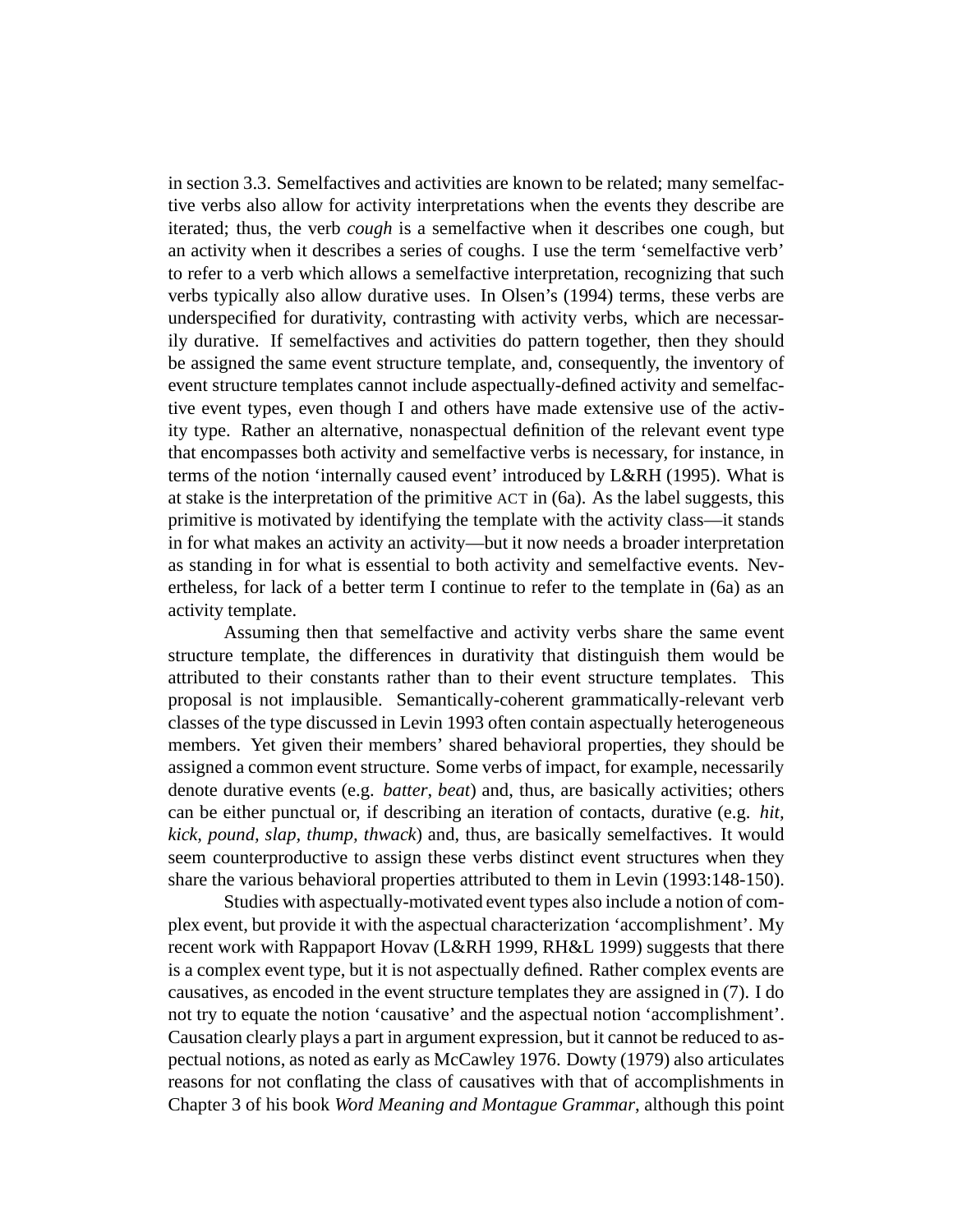of view is not acknowledged by those building on his work. More recently, Hay et al. (1999), L&RH (1999), Pustejovsky (1991), RH&L (1999), and Van Valin & LaPolla (1997) present studies demonstrating the independence of telicity and causation. To take an example from Hay et al. (1999), 'degree achievements' (e.g. *cool, lengthen, widen*) are transitive when causative and intransitive when not, independent of their telicity; that is both transitive and intransitive degree achievements may be either telic or atelic.

The second type of component of verb meaning encodes a verb's 'core' meaning—that part of its meaning which is idiosyncratic to it and thus serves to distinguish it from other verbs with the same event structure template. RH&L (1998) call this component the 'constant' because its typical representation in lexical semantic representations that take the form of a predicate decomposition is as a fixed value filling an argument position in the decomposition. Constants, then, contrast with the variables in the event structure that are associated with argument XPs in the syntax. RH&L (1998) assume that the set of constants is open-ended, but that each constant has an ontological categorization, chosen from a small fixed set of types (e.g. thing, location, state, manner). Each constant also has an associated name (i.e. a phonological string; RH&L 1998), which the constant also gives to the verb. By its very nature, a constant determines the minimum number of arguments in the associated event (see also Goldberg 1995, van Hout 1996), a property that is discussed extensively in section 3.2.

Constants are integrated into event structure templates by virtue of their ontological type to form event structures; each such pairing can be viewed as constituting a basic verb meaning. The 'name' associated with an event structure comes from the constant. In the event structure templates in (6) and (7), constants are italicized, placed in angle brackets, and identified by their ontological types. RH&L (1998) assume that most constants are integrated into event structures as arguments of predicates, but that manner constants, which characterize activity and semelfactive verbs such as *laugh*, *run*, or *sneeze*, are modifiers of the event structure; the modifier relationship is notated via subscripting in the template.

#### 3.2. **The licensing of NP arguments**

Studies of the lexical semantics-syntax interface have focused almost exclusively on the structural components of verb meanings because of their fundamental role in determining argument expression. This facet of meaning has been variously represented via structured or unstructured semantic role lists, predicate decompositions, event structures, and constructions. RH&L (1998) demonstrate that the idiosyncratic component (i.e. the constant) also plays a considerable part in determining syntactic behavior, and this paper should reinforce their conclusion. In this section I elaborate on the contribution of the constant to the licensing of arguments, since I will claim in section 4 that the differences between CTVs and NCTVs to a large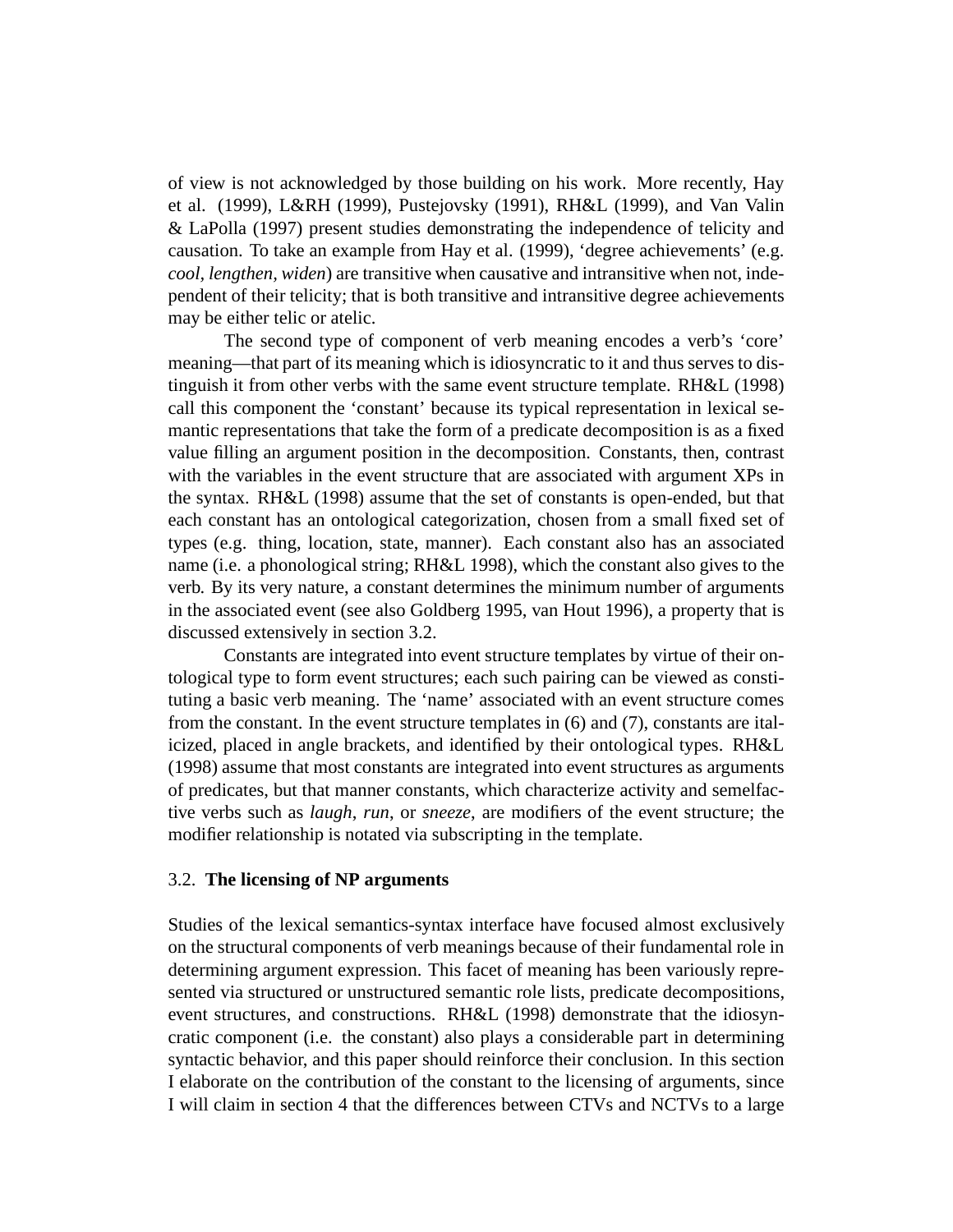extent reflect differences in the way their objects are licensed.

The contribution of the constant to the licensing of arguments can be illustrated by examining activity verbs. Although activity verbs are commonly considered to be one-argument verbs, there are in fact many two-argument activity verbs. Salient among them are verbs of surface contact and motion such as *scrub*, *sweep*, and *wipe*, discussed by RH&L (1998), who establish that two-argument activity verbs are an important class of verbs in their own right (see also Van Valin 1990, Van Valin & LaPolla 1997). Thus, the activity verb *run* has one argument, while the activity verb *sweep* has two.<sup>6</sup>

- (8) a. Pat ran.
	- b. Leslie swept the floor.

Assuming that all activity verbs denote events of the same ontological type, then they should all have the same event structure template, independent of whether they have one or two arguments. If so, the number of arguments an activity verb selects must reflect idiosyncratic properties of that verb rather than properties of its event structure template, and thus this number must have its source in the constant. The same point applies to semelfactives: there are one argument semelfactives, such as *wink*, and two argument semelfactives, such as *hit*; again the number of arguments selected must reflect the nature of the constant associated with these verbs. Following others (Goldberg 1995, Grimshaw 1993, van Hout 1996), RH&L (1998) propose that associated with each constant is the minimum number of participants in the associated event. By its very nature an event of running minimally involves a runner, so its constant is associated with a single participant. In contrast, an event of sweeping minimally involves a sweeper and a surface, so its constant is associated with two participants. Similarly, the semelfactives *wink* and *hit* differ as to whether their associated event minimally involves one participant or two.

When a constant is integrated into an event structure template to form an event structure, the participants associated with the constant must be matched up, if possible, with appropriate—or in the words of Goldberg (1995:50) 'semantically compatible'—variables in the event structure template.<sup>7</sup> As an example, the manner of motion verb *run*, which takes its name from a constant that specifies a certain manner of motion, is associated with an event involving a single participant, a runner. As a manner constant, this constant is integrated into an activity event structure template, as in (9); the single participant associated with the constant is semantically compatible with the single variable in the activity event structure template, so the two can be matched up.

- (9) a. Pat ran.
	- b.  $[X \text{ ACT}_{\leq RUN}]\$

However, some verbs lexicalize a constant associated with more participants than there are variables in the corresponding event structure template. In such instances,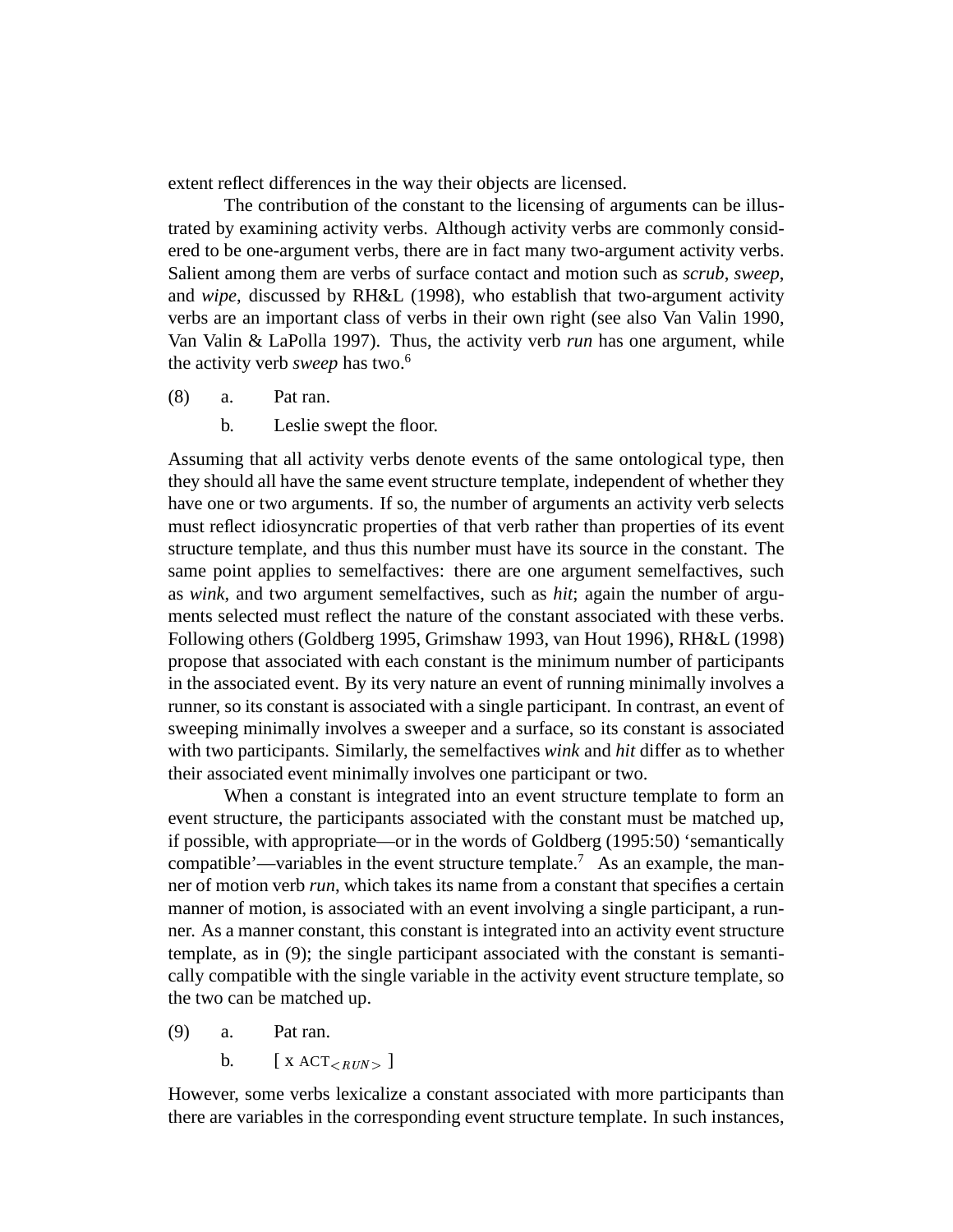one participant is not paired with a variable in the event structure template. This situation arises with two-argument activity and semelfactive verbs. The activity verb *sweep*, for example, lexicalizes a manner constant associated with two participants, but this constant is integrated into an activity event structure template which only has one variable, as in (10). Since the variable in the activity event structure template represents the actor, it is the sweeper participant that is paired with this variable in the event structure. The surface is not matched up with a variable in the activity template and must be integrated into the resulting event structure in some other way. Its presence, RH&L (1998) contend, is licensed by the constant alone; this property is represented by underlining such participants in the event structure, as in  $(10b)$ .<sup>8</sup>

- (10) a. Leslie swept the floor.
	- b.  $[X \text{ ACT}_{\leq \text{SWEEP}} > Y]$

Given RH&L's (1998) proposal, two types of variable positions—or participants—can be identified in event structures. I refer to the participants filling variable positions in an event structure that are required by the event structure template as 'structure' participants (though these participants are also required by the constant), and the arguments that realize these positions in the syntax as 'structure' arguments (RH&L 1998; see also Grimshaw 1993). I refer to those participants in a verb's event structure which are there by virtue of the requirements of the constant alone as 'pure constant participants' and to the syntactic arguments that realize them as 'pure constant arguments'. The subjects of *run* and *sweep*, then, realize structure participants, but the object of *sweep* exemplifies a pure constant participant. Similarly, since semelfactive verbs also have the activity event structure, one-argument semelfactives would have only a structure participant, while two-argument semelfactives would have a structure participant and a pure constant participant. As a consequence, there are two types of NP arguments in the syntax: those that realize structure participants, and thus are required both by the event structure template and by the constant, and those that realize constant participants, and thus are licensed by the constant only and not by the event structure template.

Two-argument activity and semelfactive verbs are not the only verbs whose constants are associated with two participants. RH&L (1998) argue that externally caused verbs of change of state such as *break, open,* and *widen* are also associated with such constants. What is idiosyncratic to each of these verbs is the state it lexicalizes, and, as L&RH (1995) argue, this state is one that is conceptualized as being brought about by a cause that is external to the entity that changes state. Thus, these verbs describe states that necessarily involve the existence of a causer as well as an entity that changes state; that is, two participants are associated with the constant. RH&L argue that such verbs are associated with the complex causative event structure in  $(7)$ .<sup>9</sup> Even though the nature of the causing subevent is not specified by such verbs, the event structure associated with *break* must nonetheless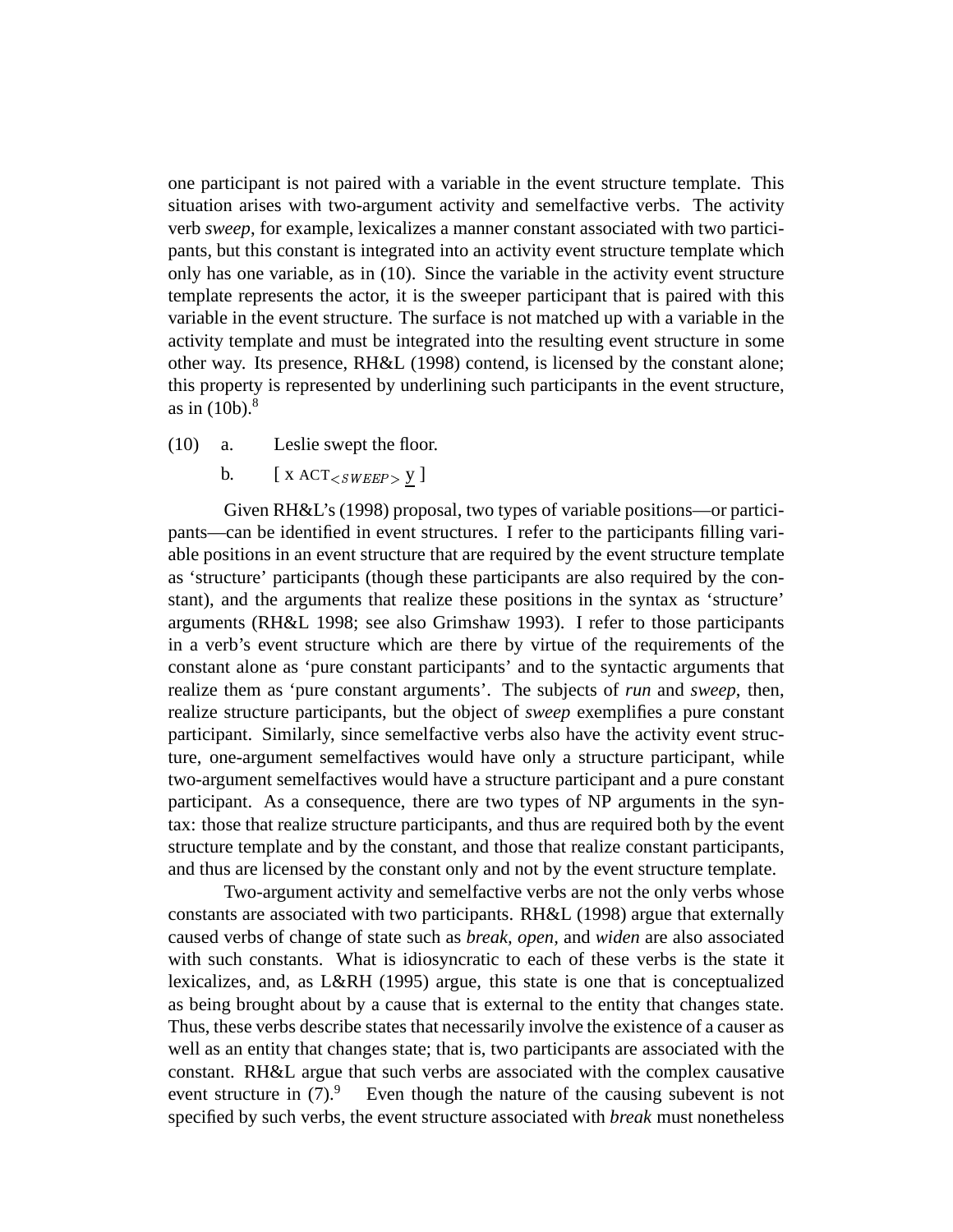include a representation of this causing subevent, as in (11).

# (11)  $\left[ \left[ \right]$  x ACT<sub><MANNER></sub>  $\left]$  CAUSE  $\left[ \right]$  BECOME  $\left[ \right]$  y <BROKEN>  $\left]$  1

Since the event structure template has two variables, each participant associated with the constant can be matched up with one of them, leaving no pure constant participants. In this respect, these verbs differ from two-argument activity verbs.

What is important is that the event structure templates of simple and complex events with two participants differ as to the number of associated structure participants, although both can be realized by transitive verbs. The event structure templates for complex events include two structure participants, one for each subevent. In contrast, the templates for simple events have only one subevent and require only one structure participant, since this is what is essential to activities and semelfactives, although there may be a second, pure constant participant representing the nonactor argument of two-argument activity and semelfactive verbs. RH&L's (1998) theory of event structure, then, attributes a special status to this nonactor argument. Role and Reference Grammar (Van Valin 1990, 1993) also attributes a special status to this argument, but characterizes it differently. Van Valin and more recently Van Valin & LaPolla (1997) recognize the existence of multiple argument activity verbs and associate these verbs with a single 'macrorole', unlike causative verbs, which have two. Since macroroles serve as an interface between semantic roles and grammatical relations, they play a considerable part in determining the expression and behavior of arguments. By characterizing the nonactor argument of a two-argument activity verb as not having a macrorole, Role and Reference Grammar essentially differentiates the objects of two-argument activity and causative verbs.

#### 3.3. **One- and two-argument simple event verbs pattern together**

Given RH&L's theory of event structure, grammatically-relevant sets of verbs are defined by shared event structure templates. Since a verb's event structure template is determined by its constant's ontological type, verbs with constants of the same ontological type have the same event structure template. This should be the case even for verbs whose constants are associated with different numbers of participants, as in the case of one- and two-argument activity and semelfactive verbs. Thus, such verbs would be expected to pattern together in terms of their grammatical behavior, even if the difference in number of participants might be reflected in a difference in transitivity, as with English one- and two-argument activity and semelfactive verbs. In this section I present independent evidence to support the unified treatment of one- and two-argument verbs of these two types.

This prediction is perhaps trivially met in that the actor participant of twoargument activity and semelfactive verbs, like that of one-argument activity and semelfactive verbs, is realized as a subject in active sentences, while the nonactor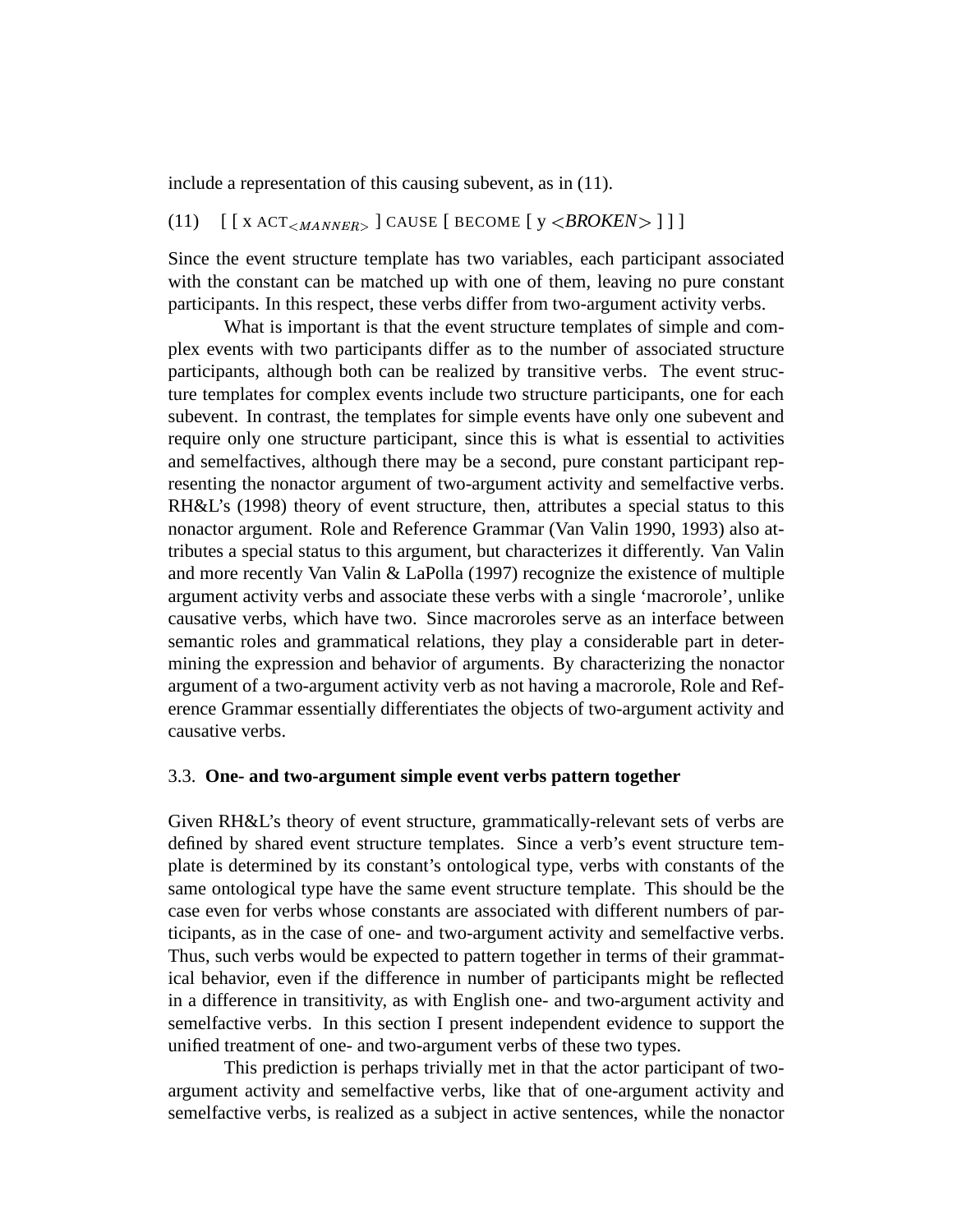participant of two-argument activities and semelfactives never is. This commonality is expected since the actor of both types of verbs realizes the single structure participant associated with these verbs' event structure template and thus should have the same syntactic expression.

Strong evidence for the prediction that one- and two-argument activity and semelfactive verbs pattern together comes from the English resultative construction. For reasons of space, I illustrate this point using the reflexive resultative construction, but the same point could be made using the larger class of nonsubcategorized NP resultatives; this class includes the reflexive resultatives, as well as the muchdiscussed *way* form of the resultative construction, which also could have been used for illustration. In the reflexive resultative construction the verb takes as its object a reflexive pronoun coreferential with the subject of the verb; this reflexive, however, cannot be understood as a normal object of the verb. Through this pronoun, a result XP can be predicated of the subject of the verb. (12) and (13), respectively, illustrate one- and two-argument verbs in reflexive resultatives. Each set of examples includes both activities (examples (a-b)) and semelfactives (examples (c-d)), the latter sometimes in an iterative use. The fact that both types of verbs are attested supports the proposal in section 3.1 that they have the same event structure.

- (12) a. In the drawing rooms Katie and Eliza laughed themselves into fits. (M. Wesley, *A dubious legacy*, New York: Viking, 1992, 270)
	- b. George had sweated himself wet in it  $[=$ the bunny suit] ... (S.F. Mickle, *Replacing dad*, Chapel Hill, NC: Algonquin, 1993, 96)
	- c. Allison had yawned herself into catatonia . . . (B.J. Oliphant, *Death and the delinquent*, New York: Fawcett, 1992, 24)
	- d. "Don't use my name," I said, blinking myself awake. (L. Matera, *Havana twist*, New York: Simon and Schuster, 1998, 56)
- (13) a. Thirty-two dairy cows ate themselves to death  $\ldots$  (32 Washington cows die from eating too much, *The New York Times*, March 29, 1998, 20)
	- b. By that time Sophie had swept and scrubbed herself into a state when she could hardly move. (D. Wynne Jones, *Howl's moving castle*, New York: Greenwillow Books, 1986, 43; cited in Simpson 1997)
	- c. She slammed herself inside her bedroom. (N. Star, *Up next*, New York: Pocket Books, 1998, 55)
	- d. And kicked himself into contention for the league's Most Valuable Player honor. (J. Duarte, Goal-oriented: Rested Dougherty has Hotshots ready for the title run, Sports Section, *The Houston Chronicle*, August 8, 1997, 6)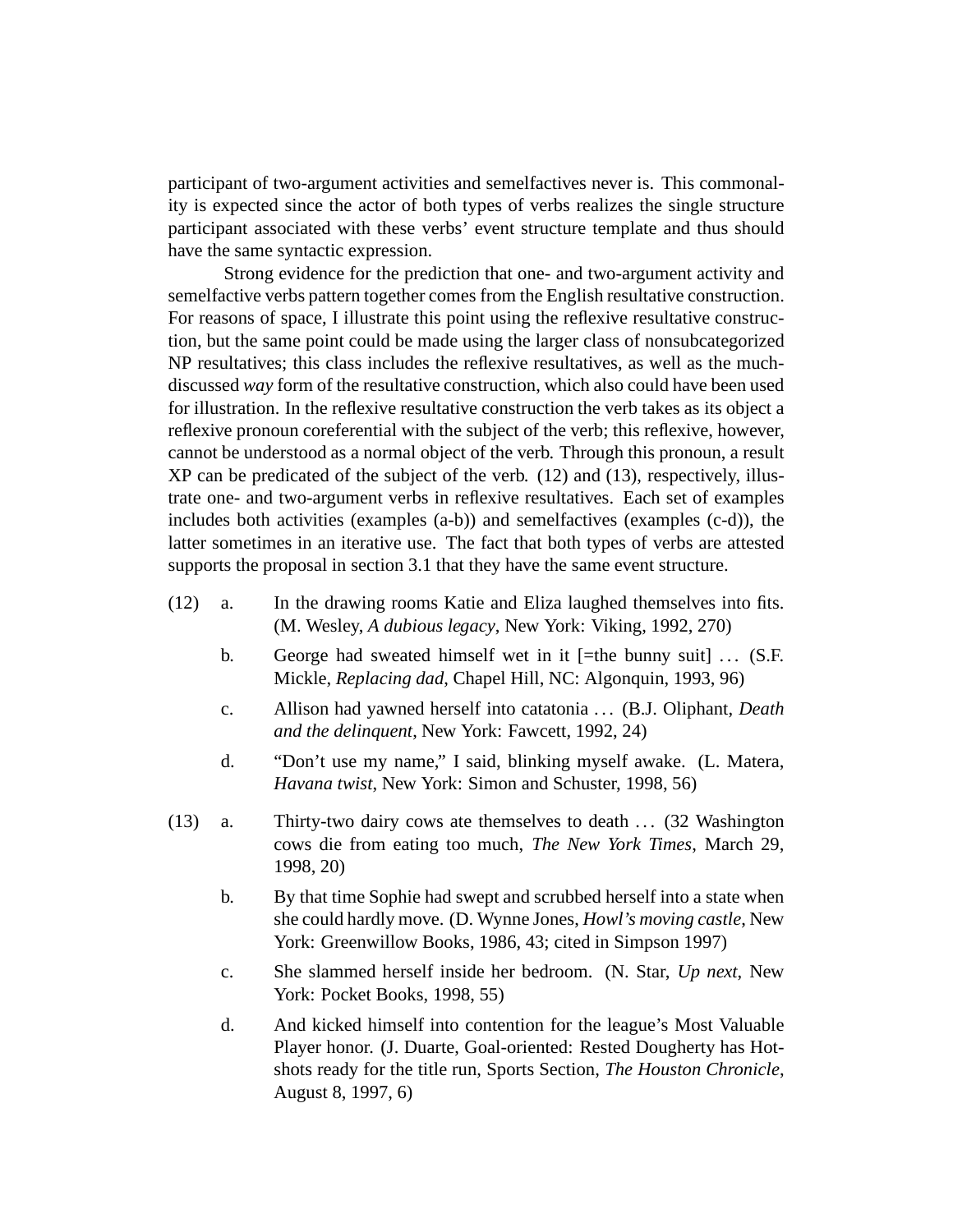The distribution of data supports an event structure-based generalization: these verbs are found in the reflexive resultative construction because they share a simple event structure, independent of whether they select one argument or two. Another analysis, however, has been proposed to handle the same data. Carrier & Randall (1992), among others, note that some transitive verbs are found in nonsubcategorized NP resultatives—the larger class of resultatives which includes the reflexive resultatives—and claim that these transitive verbs are those like *eat* as in (13a) that allow unspecified objects (e.g. *The cows ate*) and thus are independently intransitive. If this correlation is correct, then the resultative data might be dismissed as irrelevant to the argument for a common event structure for one- and two-argument activity and semelfactive verbs. However, a verb's subcategorization options should reflect a verb's event structure, suggesting that an event structure-based generalization is to be preferred, all things being equal. Moreover, RH&L (1998) provide an event structure account, reviewed in section 3.4, for why it is precisely simple event verbs—and not complex event verbs—that are found in the reflexive resultative construction. Furthermore, RH&L (1999) argue that the event structure-based account of resultatives has better empirical coverage than syntactic accounts. If RH&L are correct, the event structure explanation of verb distribution in reflexive resultatives is once again favored over the subcategorization explanation.<sup>10</sup>

As Haj Ross pointed out to me, another phenomenon that appears to single out both one- and two-argument activity and semelfactive verbs is *out*– prefixation. *Out*– can be prefixed to certain verbs to form a derived transitive 'comparative' verb. When affixed to a verb *V*, it creates a verb *out–V* such that 'x *out–V*s y' mean 'x *V*s to a degree greater than y'. The prefix *out*– attaches to one-argument activities and semelfactives such as *grumble, laugh, run, sneeze, talk*, as well as the verbs in (14).

- (14) a. Here was a young girl who could out-strut anything on two legs. (G.F. Edwards, *A toast before dying*, New York: Doubleday, 1997, 169)
	- b. Lacing through the place is a cooling creek, outbabbled by the customers, where they chill their beer, vodka and wine. (F.X. Clines, Tea at dusk in Tashkent is a ritual for men alone, *The New York Times*, July 22, 1990, 6)
	- c. Stockowski and Dixon were outjumped by bigger, stronger girls . . . (J.C. Cotey, Parents enjoy sweat rewards, *St. Petersburg Times*, July 10, 1999, 7C)

Again both activity and semelfactive two-argument verbs take the prefix, as in (15).

(15) a. I'm no slouch in the food department, but she consistently outordered and outate me. (C. Garcia-Aguilera, *Bloody shame*, New York: Putnam's, 1997, 4)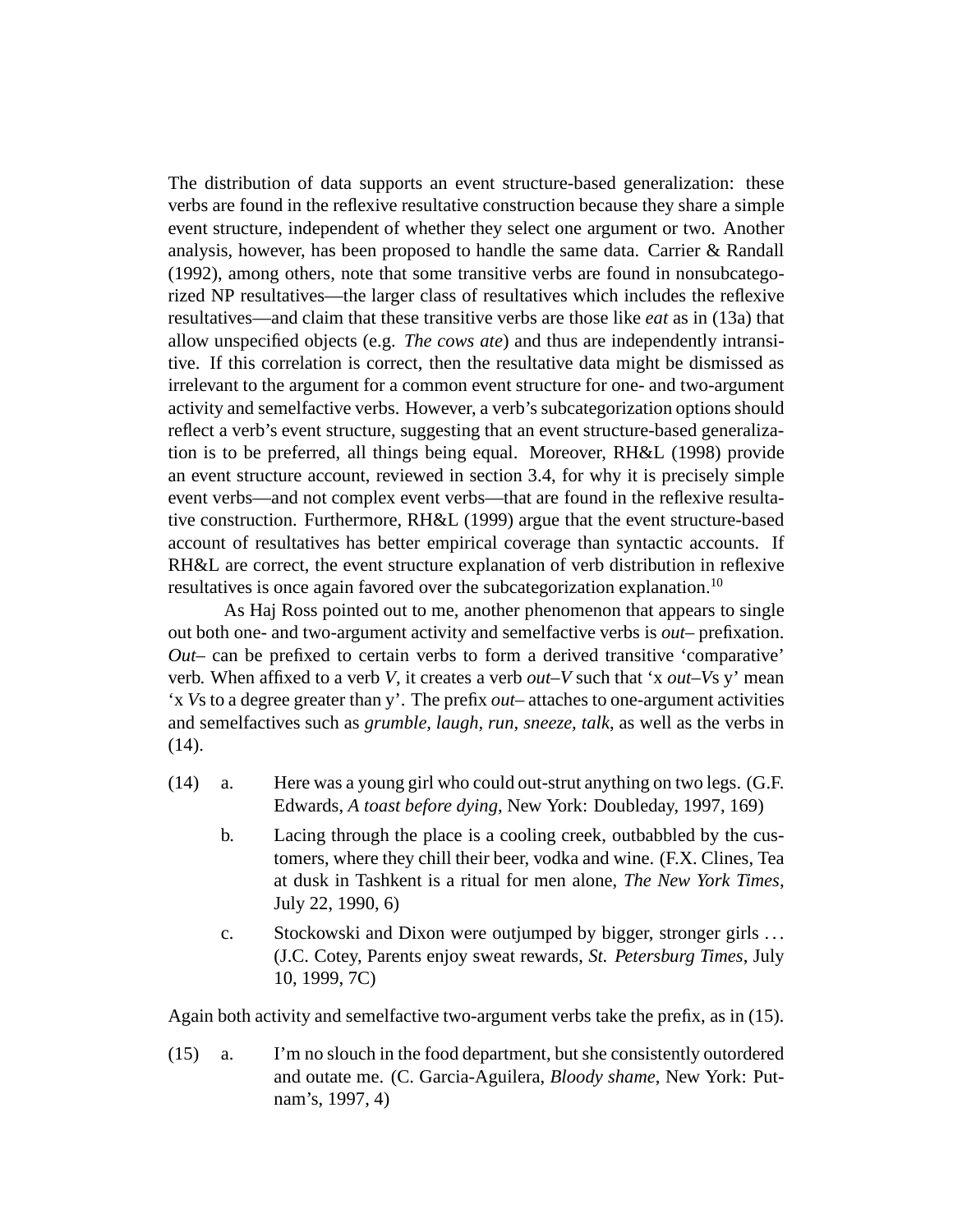- b. "... Georgia will have to outscratch and outclaw the Gators just to beat them," Spurrier said Monday. (T. Barnhart, Spurrier defends comments; Poor-mouthing is getting old, *The Atlanta Journal and Constitution*, November 12, 1991, E1)
- c. "... They outhit us and outplayed us. ..." (D. Ventura, School sports; Division 2 North; Danvers dances, *The Boston Herald*, June 13, 1999, B46)
- d. Whereupon their American Security Bank teammates calmly outtugged their obviously straining opponents ... (P.S. Canellos, Jocks of all trades; Playing the corporate games, *The Washington Post*, July 14, 1986, C1)

This prefix is not found with complex event verbs, such as verbs of change of state (e.g. *break, destroy, melt, murder, open*).<sup>11</sup> The characterization of the distribution of this prefix given in previous studies resembles that of reflexive resultatives: *out*– is said to attach to intransitive verbs, including transitive verbs that can be used intransitively with unspecified objects (Bresnan 1982, Irube 1984). Again, a characterization of the relevant verbs in event structure terms is possible and might be preferred for the same reasons as with resultatives. Of course, what is necessary is an account of why simple event verbs are picked out by this prefix, but the fact that one- and two-argument activity and semelfactive verbs pattern together is sufficient to suggest that their event structure is what might be sanctioning *out*– prefixation.

To summarize, if the class of activity and semelfactive verbs, as defined by a particular shared simple event structure template, is indeed an important one, then such verbs would be expected to display at least to some extent the same behavior independent of whether their constants are associated with one or two participants. This section has presented evidence in support of this prediction. Such evidence is significant since the shared behavior shows that certain well-defined classes of verbs are insensitive to the number of arguments that their members take, contrary to what is likely to be taken to be conventional wisdom, as represented, for instance, in the importance of constructs like the transitive/intransitive verb dichotomy or subcategorization frames.

## 3.4. **The contribution of event structure to argument expression**

With the background on event structure and argument licensing in place, I turn to the contribution of event structure to argument expression. I draw on the theory of the mapping of event structure to syntax introduced by RH&L (1998). Their basic claim is that argument realization reflects event complexity. Since event complexity does not correlate entirely with the number of participants in an event (see section 3.2), differences in argument realization and behavior are expected among verbs that describe events with the same number of participants. In section 4 I argue that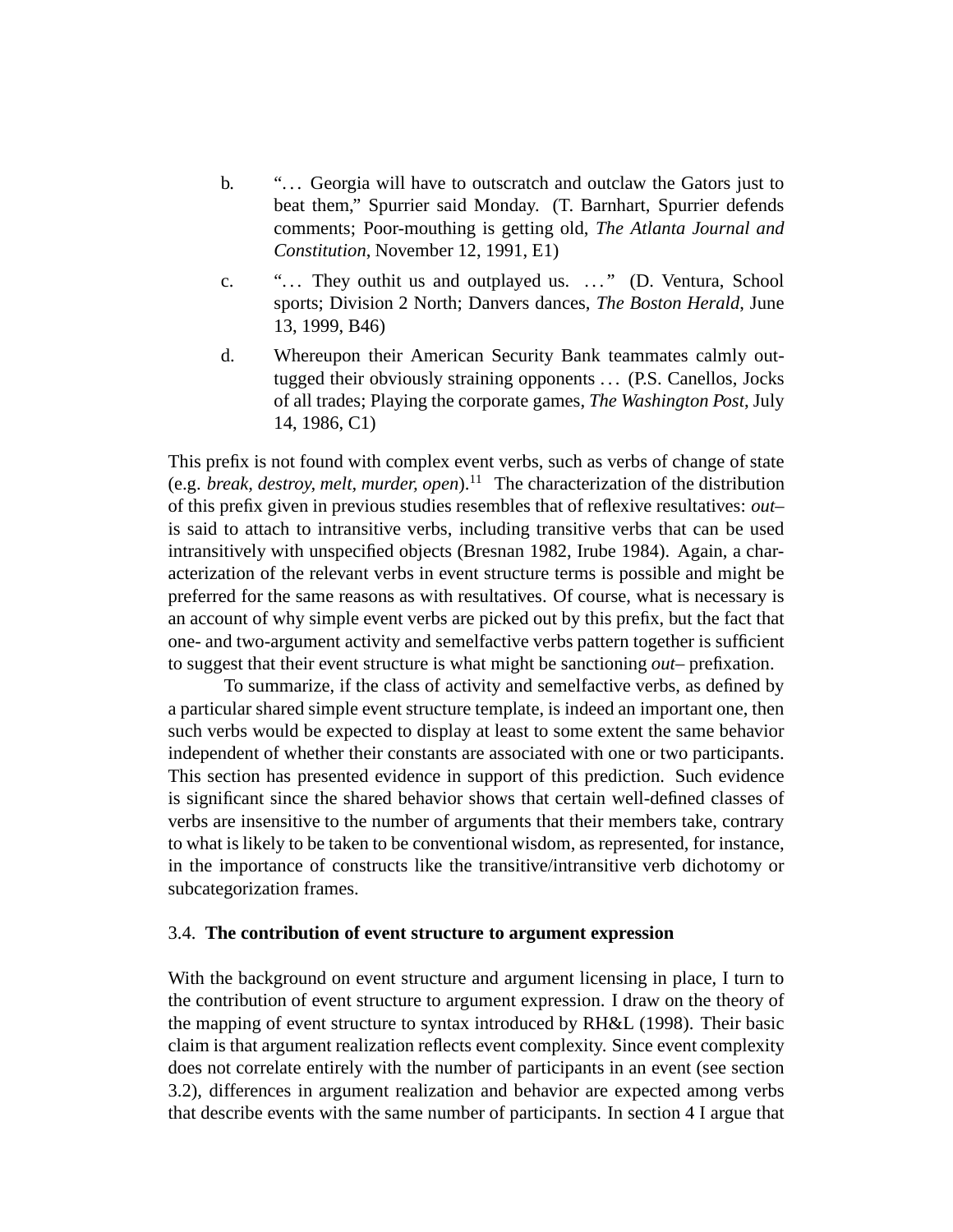this prediction of RH&L's account is relevant to understanding the CTV/NCTV distinction.

As discussed in section 3.2, two-argument verbs with simple event structures and two-argument verbs with complex event structures differ as to whether one or both of the participants associated with their constant are structure participants and, concomitantly, as to whether these verbs do or do not have a pure constant participant. As a consequence, one might expect differences in the behavior of the nonactor participant of the two types of verbs, reflecting its different status. In fact, RH&L (1998) propose that there are differences in behavior between twoargument verbs associated with simple and complex event structures and that these differences can be traced back to the differing event structures. To make this point, RH&L contrast two classes of transitive verbs differing as to nature of their second argument. These classes have already figured in the discussion of event structure: lexically simple verbs of change of state (e.g. *break*, *dry*, *melt*, *open*) and verbs of surface contact and motion (e.g. *wipe*, *rub*, *scrub*, *sweep*). Verbs of change of state are causative verbs with complex event structures and two structure participants. Verbs of surface contact and motion are two-argument activity verbs with simple event structures with a structure participant and a pure constant participant.

Verbs of surface contact and motion show more argument expression options than verbs of change of state  $(RH&L 1998).$ <sup>12</sup> Verbs of surface contact and motion allow unspecified objects without recourse to generic or repetitive contexts, change of state verbs do not, as shown in (16). Verbs of surface contact and motion take other than 'normal' objects, change of state verbs do not; these include various types of nonsubcategorized objects, as shown in (17)-(18), including the nonsubcategorized objects characteristic of resultatives.

- (16) a. Leslie swept/scrubbed (the floor) this morning.
	- b.  $\ast$  Kelly broke again tonight when she did the dishes.

| (17) | a. | Leslie wiped the cloth over the table.<br>(MEANS 'Leslie wiped the table';<br>cf. Leslie wiped the table with the cloth.) |
|------|----|---------------------------------------------------------------------------------------------------------------------------|
|      | b. | Kelly broke the stick over the fence.<br>(CANNOT MEAN: 'Kelly broke the fence')                                           |
| (18) | a. | The child rubbed the tiredness out of his eyes.<br>Cinderella scrubbed her hands raw.                                     |
|      | b. | * The clumsy child broke the beauty out of the vase.<br>* The clumsy child broke his knuckles raw.                        |

To explain these differences, RH&L (1998) propose that argument realization reflects event complexity, an idea also proposed in the work of Grimshaw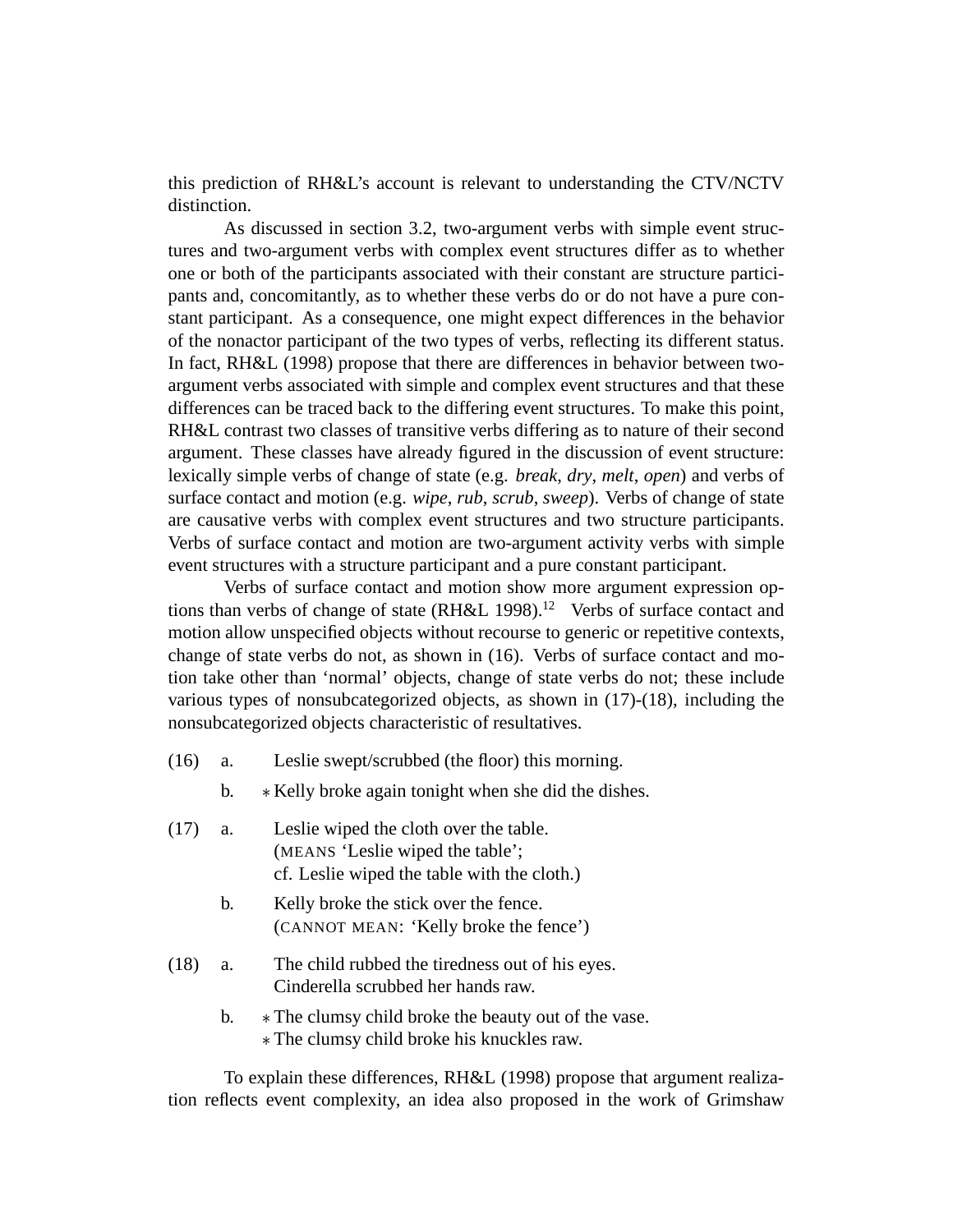& Vikner 1993, van Hout 1996, and Kaufmann & Wunderlich 1998. Specifically, RH&L (1998:113, (25a)) propose the following principle governing the event structure-to-syntax mapping.<sup>13</sup>

(19) THE STRUCTURE PARTICIPANT CONDITION: There must be an argument XP in the syntax for each structure participant in the event structure.

Since activities and semelfactives are associated with a simple event structure with only one structure participant, they need only express this argument. Thus, twoargument activity and semelfactive verbs can leave one argument unexpressed the pure constant argument—without violating the Structure Participant Condition. Thus, these verbs are found with unspecified objects; for the same reason, other than 'normal' objects are permitted with these verbs. In contrast, change of state verbs are associated with a complex event structure with two structure participants, so that they must express both these participants in the syntax by the Structure Participant Condition. As a result, they are not found with unspecified objects and their object choice is fixed. Their object must be the argument that realizes the participant in the second subevent—the argument that denotes the entity that changes state. Thus, differences in event complexity and argument status underlie observed differences in the behavior of verbs of surface contact and motion and verbs of change of state and, more generally, verbs with simple and complex event structures, as further discussed in L&RH 1999.

#### **4. The CTV/NCTV distinction revisited**

In this section I show that the discussion of verb meaning, event structure, and argument licensing in the previous section provides a productive context for revisiting the CTV/NCTV distinction. Given the semantic characterization used to define the class of English CTVs, it is clear that they coincide with the set of verbs having a causative event structure, and I propose that CTVs have a complex, causative event structure. In contrast, I propose that English NCTVs are two-argument verbs with a simple event structure. In fact, the verbs cited in section 3 as having simple event structures are activity and semelfactive verbs—not causative verbs—and thus are not CTVs. In section 4.1 I show how the difference between CTVs and NCTVs with respect to the semantic characterization of their objects follows from their different event structures. This discussion sets the stage for an examination of the source of the distinguishing properties involving argument expression in section 4.2. Since my goal is simply to establish these points, I do not attempt to offer an exhaustive and systematic survey of the various types of English NCTVs. As in the earlier part of the paper, my focus is on English, but I hypothesize that these event structure differences carry over to the CTVs and NCTVs of other languages.

Before continuing let me elaborate further on what is crucial for explaining the properties of NCTVs: that NCTVs have a simple event structure associated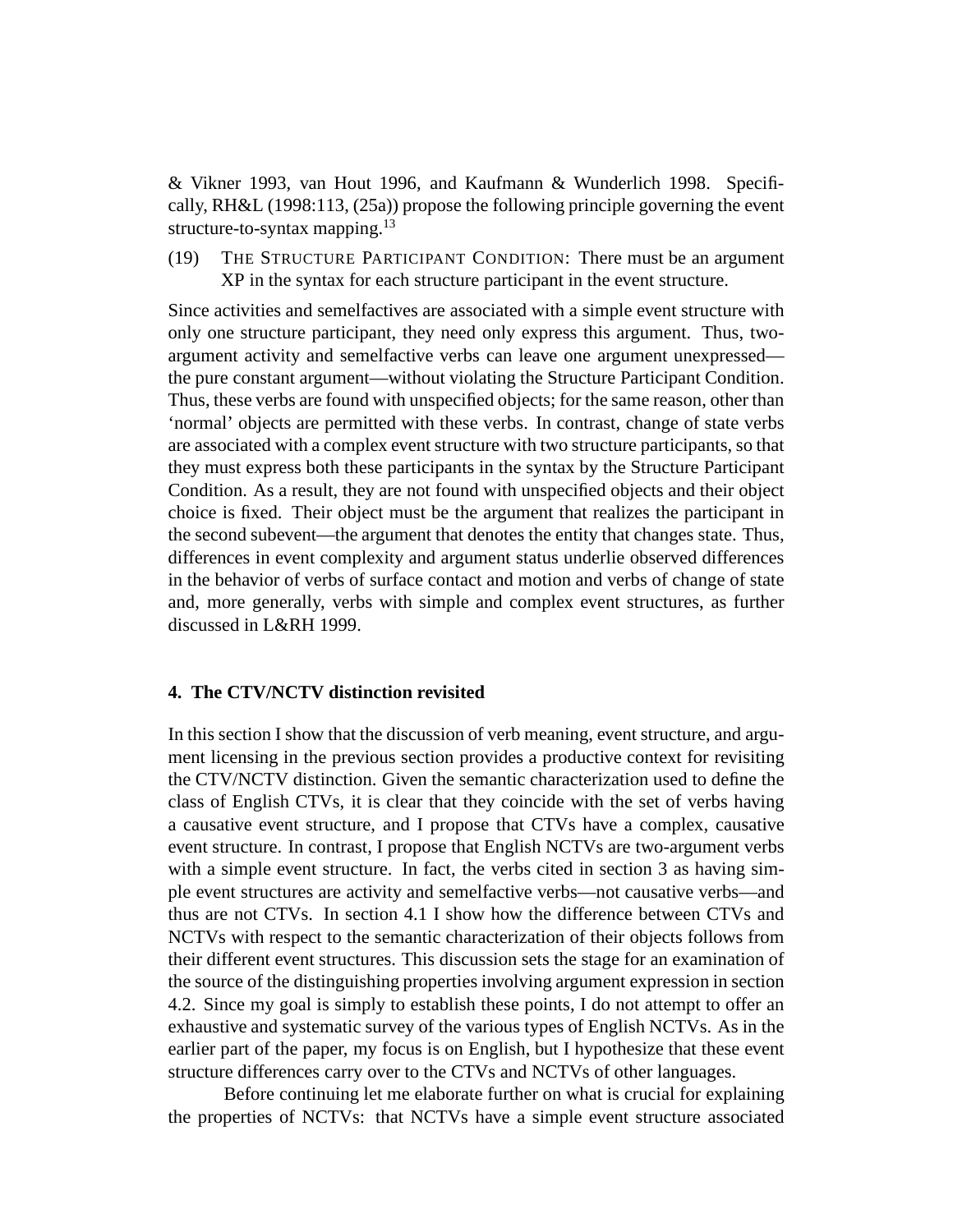with two participants—a structure participant and a pure constant participant—and not that their event structure be precisely the activity event structure in (6a). It is the presence of a pure constant participant that will be shown to be the key to differentiating CTVs and NCTVs. In fact, an examination of English NCTVs shows that besides activity and semelfactive verbs, they include stative verbs. The English NCTVs that qualify as two-argument statives include many verbs of psychological state with experiencer-subjects, such as *adore, detest*, and *love*. The same kind of reasoning used to argue that the two-argument activity verb *sweep* has a pure constant participant could be extended to argue that two-argument stative verbs have a pure constant participant (DiDesidero 1999). As mentioned in section 3.1, it seems unlikely that stative verbs would have the same event structure template as activities and semelfactives; however, further investigations of simple event verbs is left for future work. All that matters is that NCTVs are taken to be two-argument verbs with a simple event structure.

## 4.1. **The diversity and identifiability of object semantic roles**

Since CTVs have a complex, causative event structure, both their arguments are structure arguments. The objects of these verbs, then, realize the structure participant of the second subevent of a causative event structure (see (7)), and a unified characterization of these objects is possible, as they all realize a particular event structure position. Assuming that semantic roles are labels for arguments that have a uniform semantic relation to their verb, characterizable, for instance, by being associated with a particular position in an event structure (see Jackendoff 1972), the objects of these verbs could be said to have the same semantic role. In fact, the arguments that are picked out by this description represent the core instances of the role most commonly labelled 'patient' or 'theme'.

NCTVs are two-argument verbs with a simple event structure. Consequently, one of their arguments—the one expressed as the object—realizes a pure constant participant, and it cannot be characterized purely in terms of the event structure template. I suggest, following Grimshaw 1993, that the difficulty in identifying a semantic role for such objects stems from their lack of an event structure template characterization. The diversity of semantic relations that such objects can bear to their verbs also follows: the semantic relation such an object bears to its verb is dependent on the nature of the associated constant, and given that constants represent what is idiosyncratic to a verb's meaning, there is no reason that these relations need fall into a small set of types. Nevertheless, there is also no reason that each of these relations needs to be unique. Some types of relations that pure constant arguments can bear to their verbs might occur with more than one verb. The reason is that there might be sets of related constants—for example, the set of constants associated with the diverse verbs of hitting—which give rise to semantically coherent classes of verbs.<sup>14</sup> Concomitantly, the pure constant participants associated with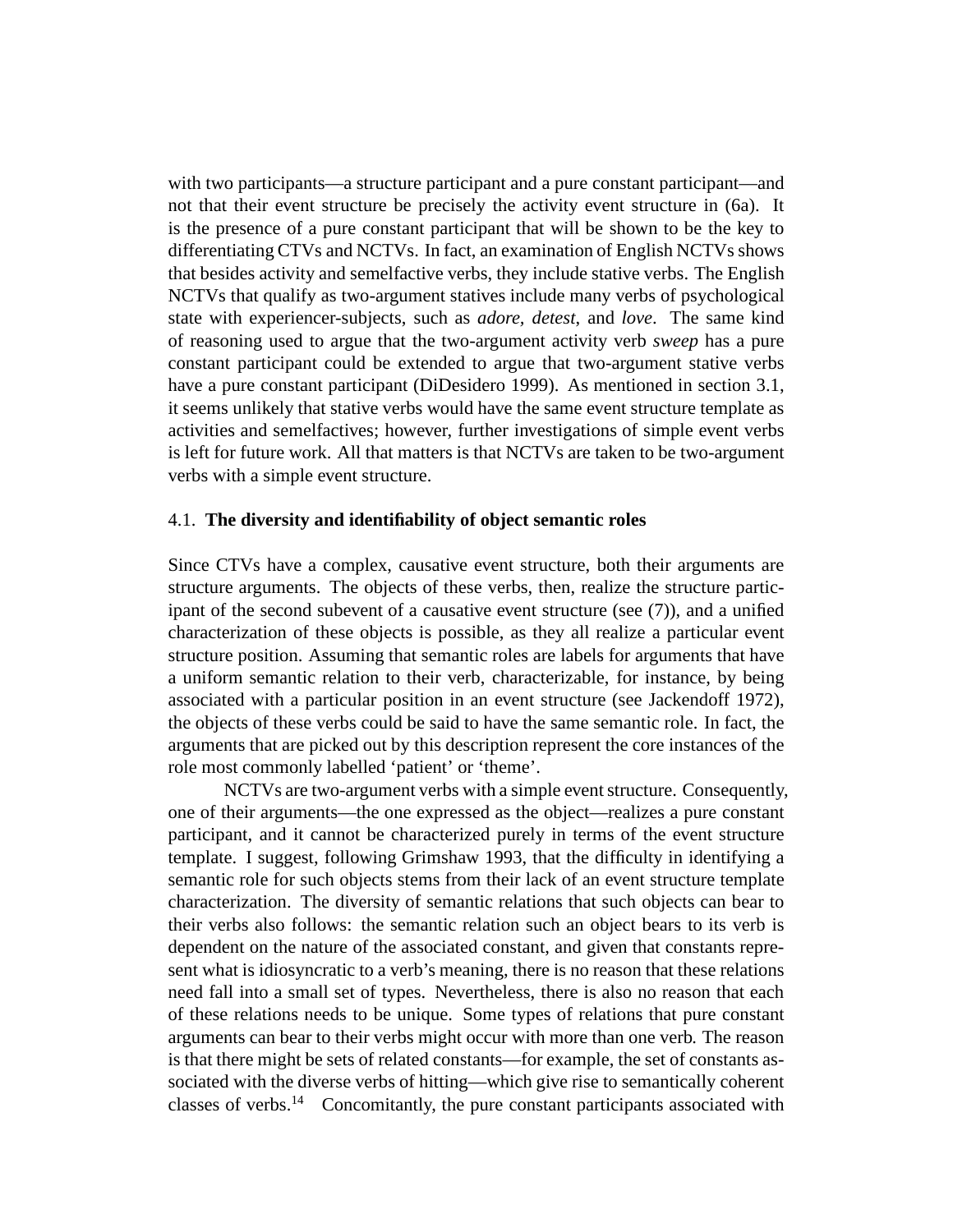these similar constants would all bear the same semantic relation to their verbs. As a result, the objects that realize these pure constant participants might appear to share something that looks like a rather narrowly-defined semantic role. For instance, the objects of the verbs of authority, ruling, or disposition discussed in section 1 would form such a class, as would the objects of the verbs of surface contact and motion discussed in section 3. Such classes of constant participants, however, have no status with respect to the event structure templates, and if this is what matters for the perception of a semantic role, then these verbs will not have objects with easily characterizable semantic roles.<sup>15</sup> In fact, noone has seriously proposed that objects of such verbs represent a semantic role.

This study suggests a source for the perennial difficulties encountered by those who try to define a small, viable, and comprehensive set of semantic roles. It suggests that the notion of semantic role label is well defined for structure arguments only. Not every argument can receive such a label since not all arguments are structure arguments—there are pure constant arguments. A reexamination of the data in section 1 suggests that it is precisely pure constant arguments that resist a ready characterization at the level of granularity that makes for effective semantic roles.

## 4.2. **The variability of argument expression**

In this paper I have assumed that certain event structure participants are realized as objects, but a theory of linking is needed to account for why certain event structure participants are expressed as subjects, others as objects, and others as obliques. Furthermore, as shown in section 1 a major difference between CTVs and NCTVs involves argument expression options, with the latter verbs, unlike the former, showing variability in transitivity across languages. The observed crosslinguistic differences can now be recast, given the proposed correspondences between complex event structures and CTVs and between simple event structures and NCTVs. Causative events, which have only structure participants, are expressed by transitive verbs, while two-argument simple events, which have one structure and one pure constant participant, are expressed by both transitive and intransitive verbs. Furthermore, verbs describing causative events express their participants uniformly across languages, while the variable transitivity of verbs describing simple events must be attributed to the expression of the pure constant participant, which receives more than one realization. Although I cannot provide a comprehensive theory of linking, I make a proposal about how the structure and pure constant participant distinction might figure in such a theory and then show how this proposal can account for the crosslinguistic variability in the expression of pure constant participants.

I propose that the difference in variability of argument expression involves the scope of linking rules, with structure participants, but not pure constant participants, necessarily falling under universal linking rules. It seems plausible that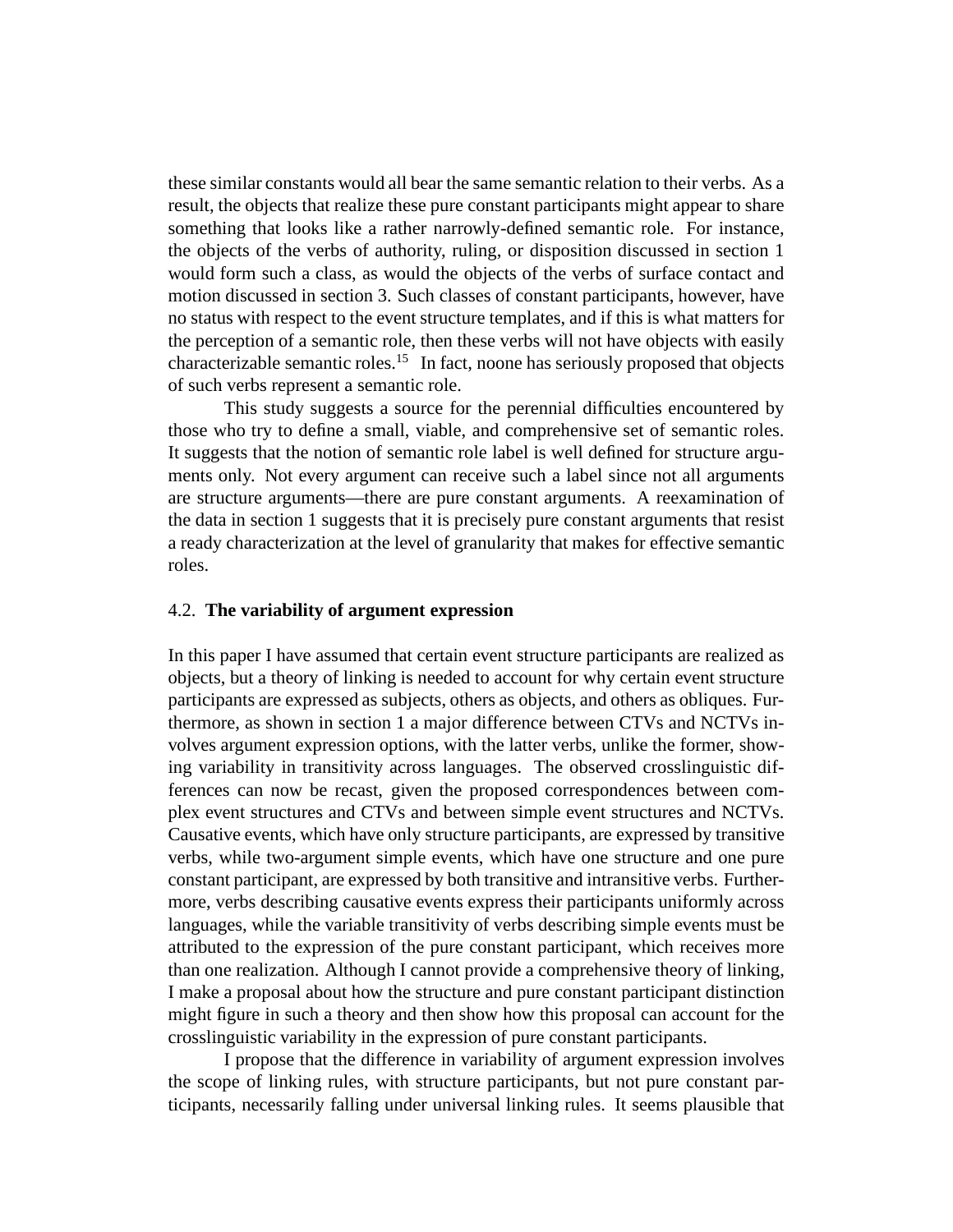the universal part of a theory of linking, whatever its details, would operate over structure participants, which have their source in the event structure templates. In contrast, pure constant participants cannot be characterized in terms of event structure templates, making all-encompassing generalizations difficult, and they would fall outside the purview of the major linking rules. I propose that pure constant participants may have their expression determined by language-particular rules that can make reference to properties of the constants which license these participants and thus can pick out the participants themselves. In the absence of such rules, pure constant participants fall under a universal default linking rule. If this hypothesis is correct, the interaction of these two types of rules could be used to account for the variability in the expression of the nonactor argument of NCTVs, as I now elaborate.

I assume that a theory of linking includes rules that specify how the participants in an event structure are realized in the syntax. These rules would be defined over the event structure, and they would associate structure participants with grammatical relations, with the actual realization of an argument bearing a particular grammatical relation being determined by a language's choice of morphological case system. The linking rules could refer directly to positions in the event structures, as in L&RH 1995, or they could refer to these positions indirectly by being stated in terms of hierarchical notions defined over the configurational structure implicit in an event structure, as in Grimshaw 1990, Jackendoff 1990, among others. I do not choose between these two options, but see L&RH 1996 for discussion. However the linking rules are stated, they will apply uniformly to CTVs since all CTVs share the same event structure. For instance, adopting a theory in which linking rules make direct reference to positions in event structure, there would be a linking rule specifying that the structure participant 'y' in the causative event structure, given in (7) and repeated below, is realized as the verb's object.

# (20)  $\left[ \left[ \text{X ACT}_{\leq MANNER} \right] \right]$  CAUSE  $\left[ \text{BECOME} \left[ \text{Y } \leq \text{STATE} \right] \right]$

As all CTVs share this event structure, their objects have their source in the same event structure position and would be expected to have a uniform semantics and shared behavioral properties.

Why, then, do pure constant arguments show more than one potential realization in English and across languages? I propose that the distinct expressions of pure constant participants could be attributed to the interaction of a default linking rule and language-specific oblique linking rules that single out particular sets of pure constant participants or even individual pure constant participants. As noted in section 4.1, some NCTVs might have constants that are similar enough to constitute a natural class, and some languages might choose to allow the related pure constant participants to have a uniform realization as some specified kind of oblique. This situation would be behind the use of the instrumental case in the expression of the nonactor argument of Russian verbs of governing, authority, and disposition (see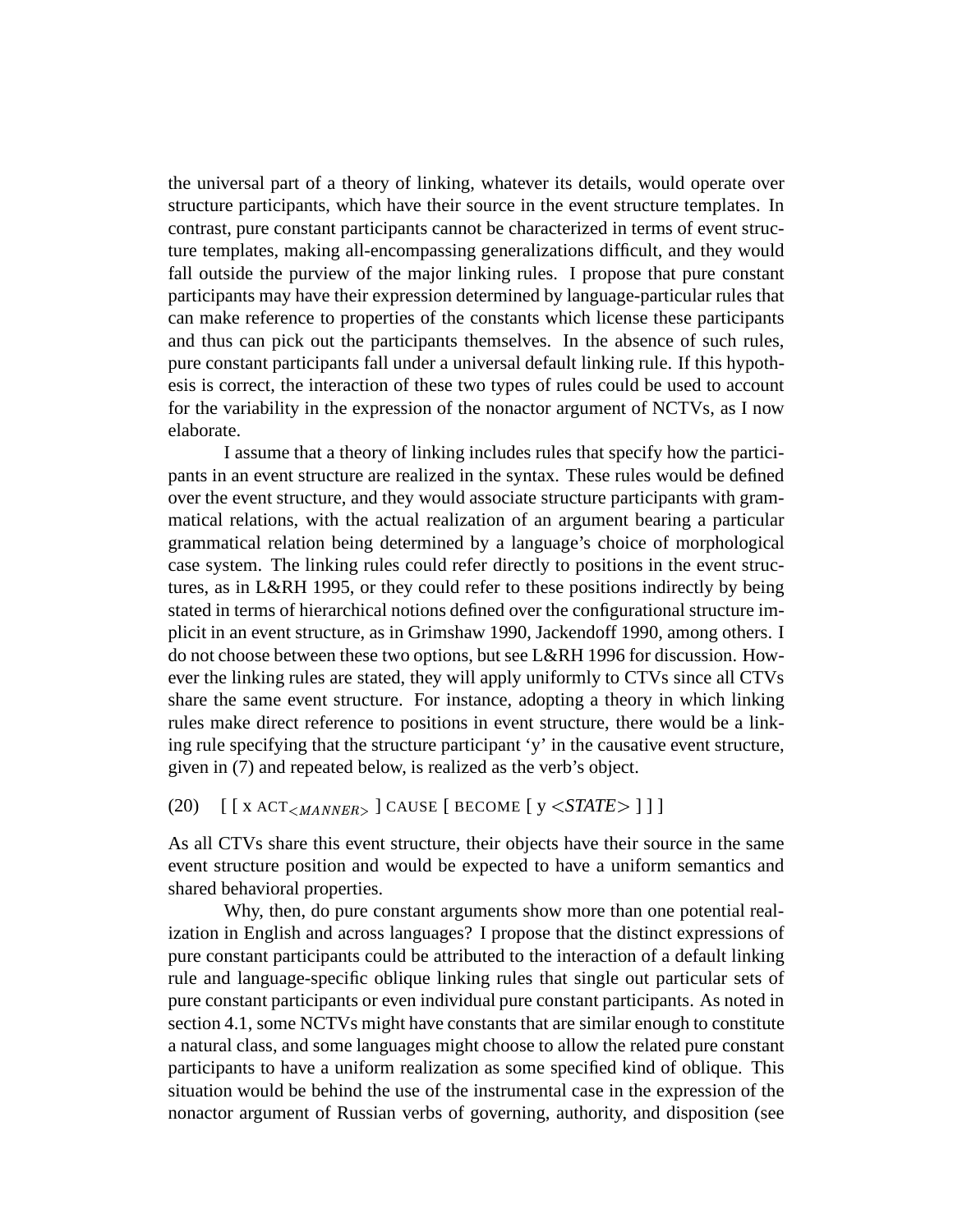section 1). Oblique linking rules, then, would pick out sets of pure constant participants based on semantic subregularities and specify their expression.

However, the fact that in English a large number of NCTVs are found among the transitive verbs means that oblique linking rules are not available for all NCTVs. I propose that in the absence of an applicable oblique linking rule, the expression of the nonactor argument is determined by a default linking rule. The theory of linking proposed by L&RH (1995) includes such a rule, which states that an argument of a verb that does not fall under the scope of any of the other linking rules is expressed as its object. I propose that this rule accounts for the expression as objects of certain pure constant participants of two-argument verbs with simple event structures. However, where they are applicable, oblique linking rules, being more specific, would take precedence over the default linking rule (cf. Kiparsky's Elsewhere Condition).<sup>16</sup> I am assuming that all languages would have a default linking rule available, but this matter requires further study.

The differences in the attested sets of NCTVs across languages illustrated in section 1 suggest that languages vary as to which and how many semantic subclasses of the NCTVs come under oblique linking rules, and thus they differ as to the number and nature of the oblique rules they have available. As a result, some English NCTVs have translation equivalents in a second language that are not transitive verbs but rather are intransitive verbs taking oblique complements because verbs with the relevant meaning fall under oblique linking rules in this other language but under the default rule of English. This situation arises with verbs of authority, ruling, and disposition, which take objects in English, but take instrumental complements in Russian. The fact that so many NCTVs take objects in English would presumably reflect either a paucity of oblique linking rules or a set of oblique linking rules with very narrow scope. An investigation of the relations between a language's case or preposition system and the scope and nature of its oblique linking rules is clearly one of the many topics for further research that this perspective on the linking of pure constant arguments raises.

I conclude this section by considering one additional open question briefly: Are some two-argument simple events more likely to be expressed by NCTVs than others? Tsunoda's (1985) study of the crosslinguistic expression of the arguments of two-argument verbs suggests that some two-argument simple event verbs are indeed more likely to be transitive than others across languages. Tsunoda surveys nine types of verbs (seven classes, two of which have two subclasses) and ranks them according to how likely they are to be transitive in his sample of ten languages. Not unexpectedly, the verbs that fit the CTV semantic profile are transitive in all the languages in his sample, while verbs that diverge from the CTV semantic profile—i.e. from what Croft (1991), DeLancey (1984), Lakoff (1977), and others have called the prototypical model of an ideal transitive event—are not uniformly transitive across the language sample. What is striking is the class whose members are the next most likely to be transitive after the CTVs; these are verbs such as *hit,*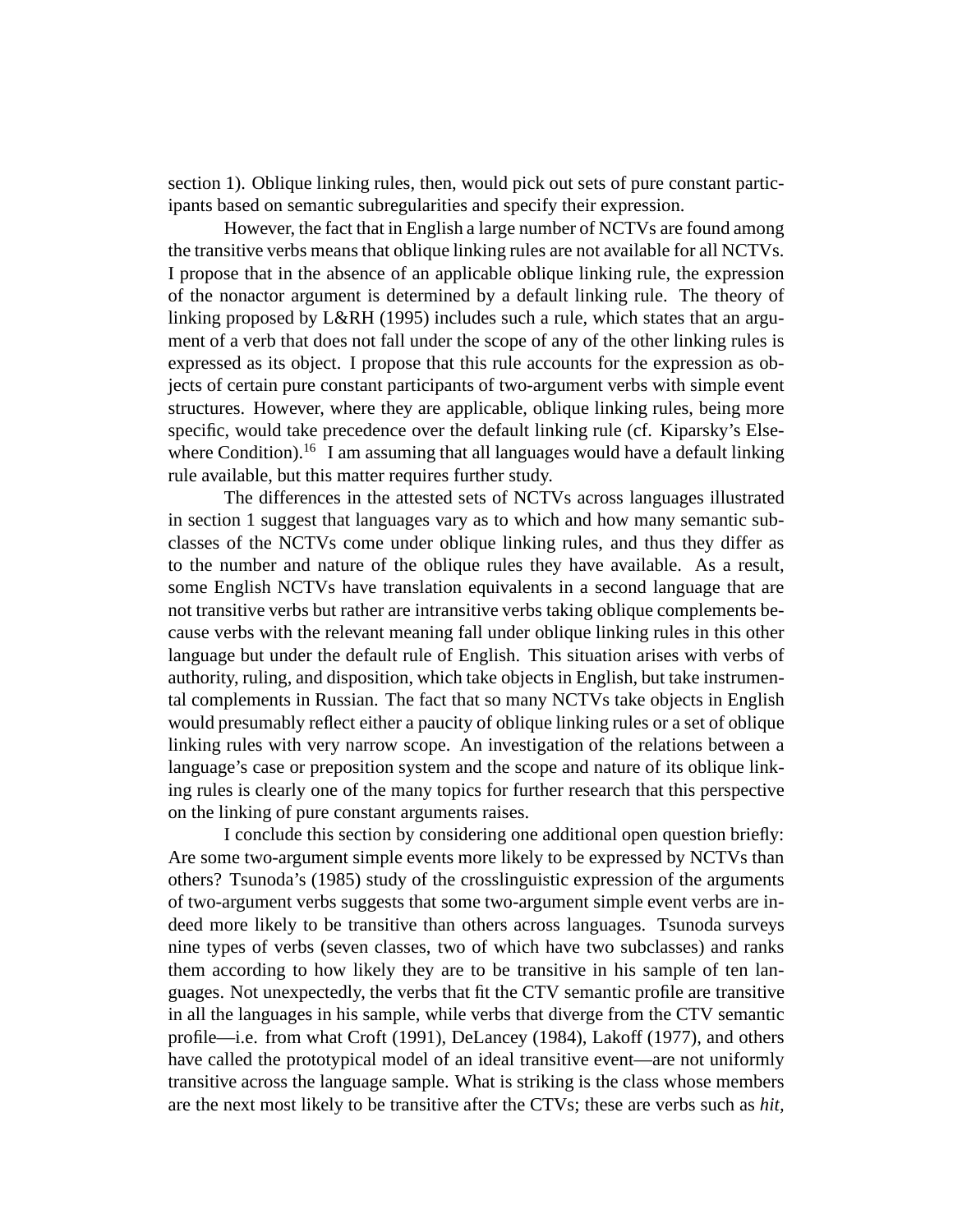*shoot, kick* and *eat*, which Tsunoda characterizes as involving a direct effect on the patient, but not one with a result.

Tsunoda gives his own characterization of the CTV semantic profile, defining prototypical transitive verbs as 'verbs which describe an action that not only impinges on the patient but necessarily creates a change in it' (1985:387). Tsunoda's characterization highlights that there are two components to the CTV semantic profile: (i) what Croft (1991) has called an asymmetric transmission of force from one entity to a second (i.e. Tsunoda's 'impingement on the patient') and (ii) as Croft (1991:173) puts it, the manifestation of this transmission of force in a change of state in the entity acted upon. CTVs involve both components, while the verbs that are next most likely to be transitive in Tsunoda's survey—i.e. *hit*, *shoot*, *kick* deviate from the CTV semantic profile in one of these two respects: they involve an asymmetric transmission of force, but there is no necessary change in the entity acted upon. In fact, some studies of transitivity include precisely such verbs in lists of canonical transitive verbs, although investigations such as this one and Tsunoda's suggest this lumping together is inappropriate. Clearly, the notion of asymmetric transmission of force plays a part in explaining why crosslinguistically some two-argument simple event verbs are more likely to be transitive than others. The verbs in the remaining classes that Tsunoda considers diverge from the CTVs with respect to both components of the CTV semantic profile; these classes include verbs of perception, pursuit, knowledge, and feeling. What Tsunoda's survey shows is that those two-argument simple event verbs that deviate less from the CTV semantic profile are more likely than verbs that deviate more to fall under the default linking rule, which results in their also being transitive just like CTVs. It suggests that languages resist an oblique rule for pure constant participants of such NCTVs, reserving them for pure constant participants characterizable by notions that do not enter into the CTV profile.

More thorough crosslinguistic studies of two-argument verbs are needed to confirm and explain the tendencies governing which pure constant arguments are most likely to be objects and which are not likely to be. Blume's (1998) recent study showing the massive crosslinguistic uniformity in the set of verbs taking a second, dative argument is an important step in this direction. In carrying out such studies, it will be particularly important to examine verbs from semantic subclasses that can be used to evaluate the competing semantic determinants that have been proposed in the literature. Most studies to date have not been designed carefully enough to provide data that bears on the choice between competing semantic determinants.

# **5. Conclusion**

As defined at the outset of this paper, CTVs constitute a semantically-defined subset of the transitive verbs of a language; NCTVs also form a subset of the transitive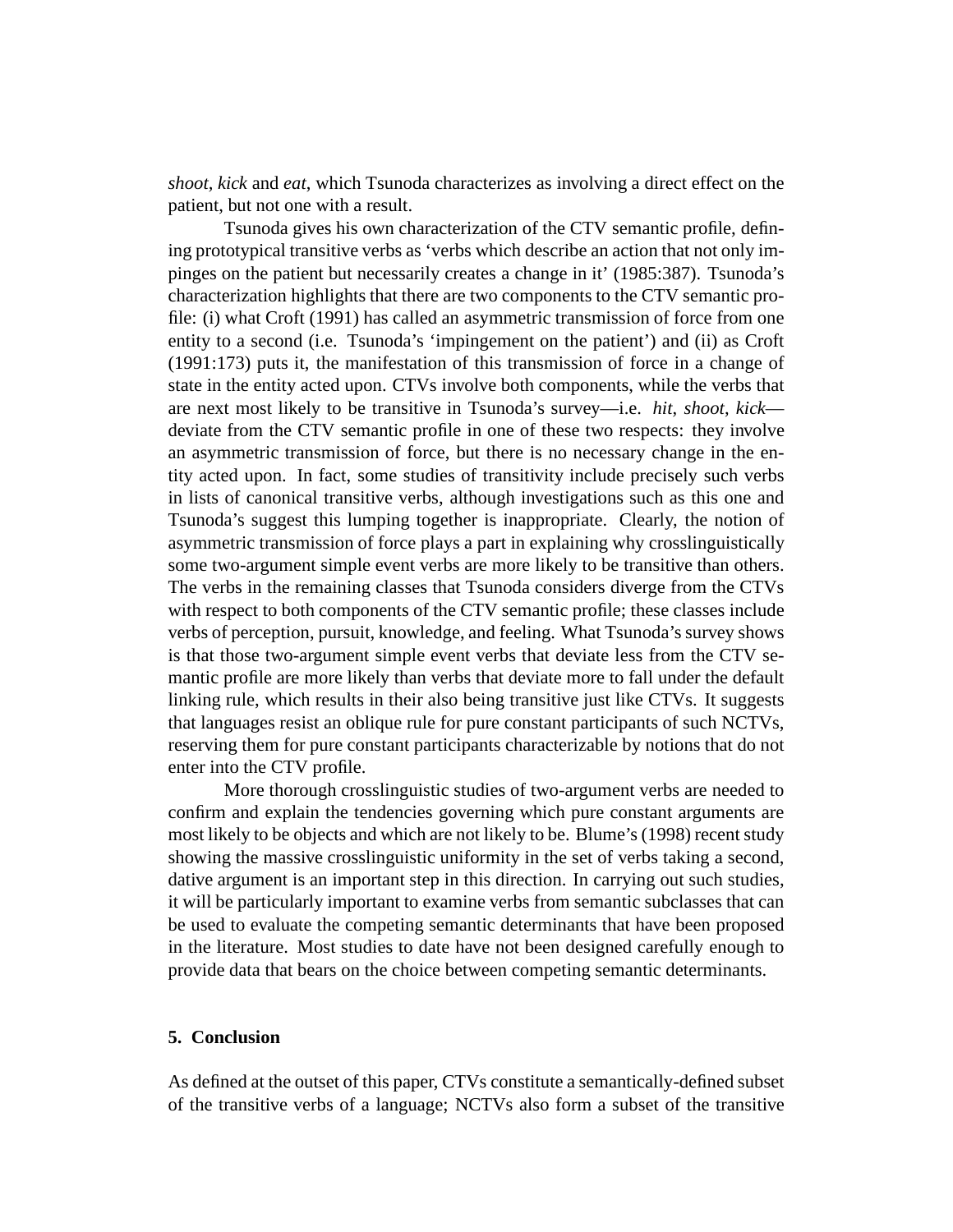verbs, but one that apparently lacks a unified semantic characterization. This paper has argued that NCTVs potentially have a unified characterization in event structure terms. I have identified CTVs with verbs having a causative event structure and, thus, two arguments licensed by the event structure template. I have suggested that NCTVs are verbs with a simple event structure, whose object is licensed only by the verb's core meaning. Thus, not all objects have the same status with respect to event structure, and this difference, I have claimed, is reflected in the distinct properties of CTVs and NCTVs. Thus, transitive verbs can realize two fundamentally different types of events.

This study demonstrates that event structure provides a profitable context for the investigation of transitivity. It opens the way for continued examination of two-argument verbs with simple event structures, particularly for an exploration of how language-specific factors might influence the expression of pure constant participants and thus the makeup of the transitive verb class of a language. At the same time, by delineating the class of NCTVs in event structure terms, it lays the groundwork for additional studies of semantic determinants of argument expression.

#### **Notes**

\* I would like to thank the audience of CLS 35, as well as Talke Macfarland, Maria Polinsky, and particularly Malka Rappaport Hovav for their comments on this paper. This work was supported by NSF Grant SBR-9616453.

1. In this paper I use terms such as 'transitive', 'subject', 'object', and 'oblique' pretheoretically but in ways that I hope will be understood. I recognize that none of these terms is simple to define, although ultimately precise definitions are needed.

2. This survey of object behavior raises the question of whether subjects show the same range of semantic roles as objects. Discussions of problems in the characterization of semantic roles tend to be illustrated with objects rather than subjects of transitive verbs probably because subjects of transitive verbs generally do not appear to bear such a wide range of semantic roles. Most commonly, they are agents or experiencers and sometimes they are also instruments or causes. Much of the variety in the semantic roles of subjects is potentially subsumable under a broad notion of agent or causer (e.g. Van Valin & Wilkins' (1996) notion 'effector'). The other source of variability in the semantic roles of subjects is a result of the 'derived' subjects found with some verbs (e.g. *These bricks don't build good houses; Stone-ground flour bakes good bread*); however, this phenomenon is outside the scope of this paper.

3. Besides *ask for* and *demand/request*, there are a variety of other English V + *for* combinations with transitive near-synonyms, including *search for*/*seek*, *wait for*/*await*, and *mourn for*/*bemoan*. Interestingly, their French translation equivalents are all transitive verbs: *demander* 'ask for', *chercher* 'look for', *attendre* 'wait for', *pleurer* 'mourn for'. This observation raises a more general question: just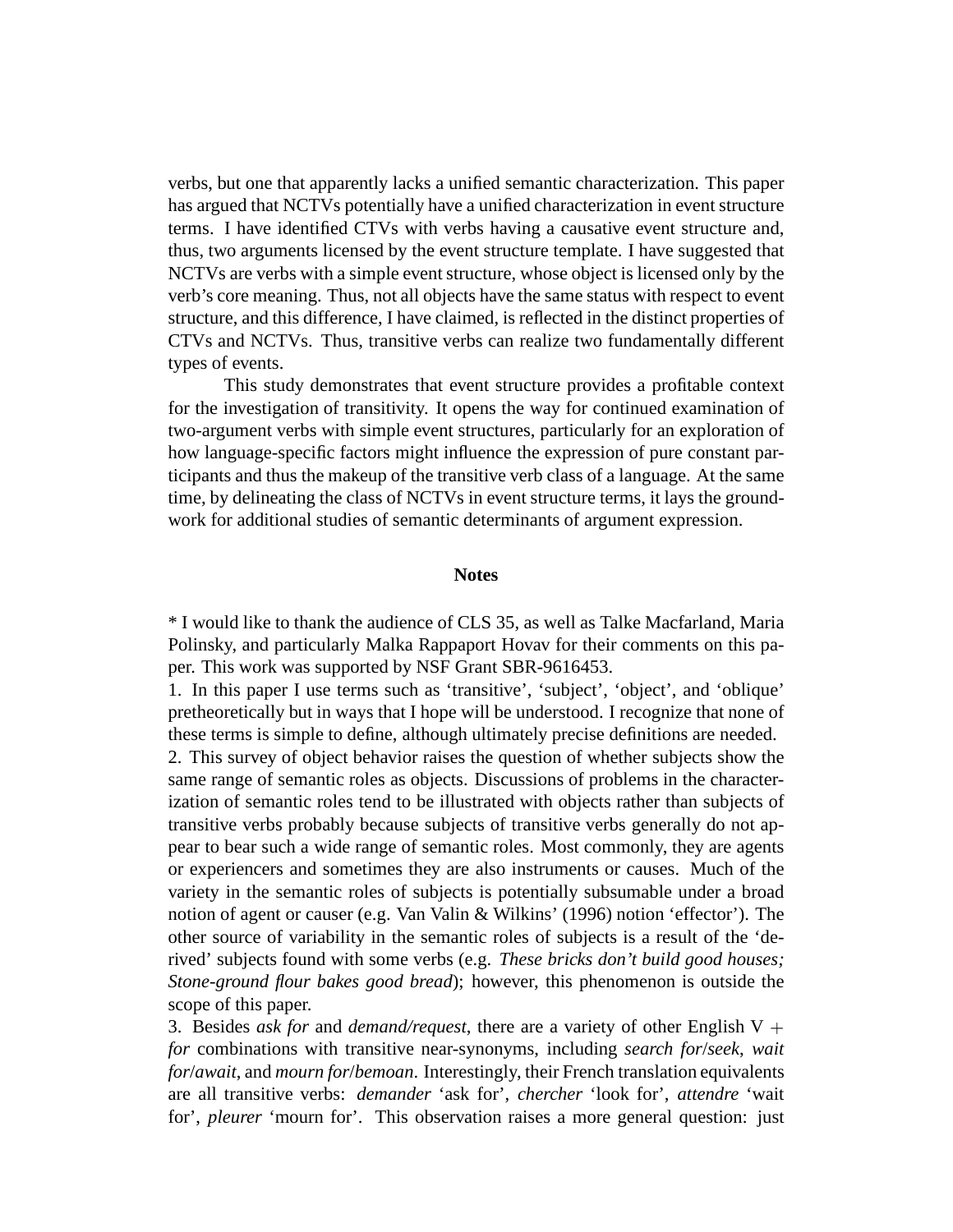as there are some English NCTVs which have intransitive translation equivalents in other languages, could there be NCTVs in some languages that have translation equivalents in English which are not transitive verbs? As mentioned above, in order to make this study manageable, I take English transitive verbs as my starting point and focus, and I do not explore this question further.

4. Although aspectual notions have been cited as determinants of argument expression, as most explicitly proposed by Tenny (1992, 1994) in her Aspectual Interface Hypothesis, and they are sometimes used to organize event structure representations, they certainly are not the sole determinants of argument expression. In fact, Tenny herself acknowledges that her hypothesis is not intended to account for all argument expression facts. Although I argue here that for argument expression purposes event structure templates need not represent many of the traditional aspectual classes, there may be other reasons to represent aspectual notions. For instance, they still have a part to play in entailments about the time course of an event.

5. The work of Hay et al. 1999 on degree achievements suggests that the event structure (6c) might be better characterized in a nonaspectual manner as a change of state template, but I leave this question aside since unlike the activity and to a lesser extent the stative event structure templates, the achievement template is not relevant to the topic of this paper.

6. Although it contains a definite object, example (8b) need not receive a telic interpretation; this property is typical of sentences with verbs of surface contact and motion. The availability of an atelic interpretation is brought out by the fact that *Leslie was sweeping the floor* can entail *Leslie has swept the floor* (cf. Dowty 1979, Vendler 1957). In the absence of any context the preferred interpretation of such sentences is the telic one. See Hay et al. 1999 for a discussion of a similar phenomenon with so-called 'degree achievement' verbs.

7. I do not spell out the details of the process that integrates the participants associated with the constant with the variables of the event structure template here, but see Goldberg 1995, particularly Chapter 2, for relevant discussion.

8. This participant does not have a true event structure status on a narrow definition that this requires being specified in the event structure template; if so, it could be argued that this participant should not be represented in the event structure at all. I leave this issue for further research.

9. See L&RH 1995 for arguments that the causative event structure is also associated with the intransitive use of these verbs.

10. Ultimately, there may be empirical evidence that can be used to decide between the two approaches, but its interpretation is not straightforward, requiring a better understanding of the conditions allowing a verb to take an unspecified object. Interestingly, it appears that being found in the resultative construction makes it more likely for a transitive activity or semelfactive verb to be found without its usual direct object. The examples of reflexive resultatives in (13) include transitive verbs that do not readily allow unspecified objects in isolation in nongeneric,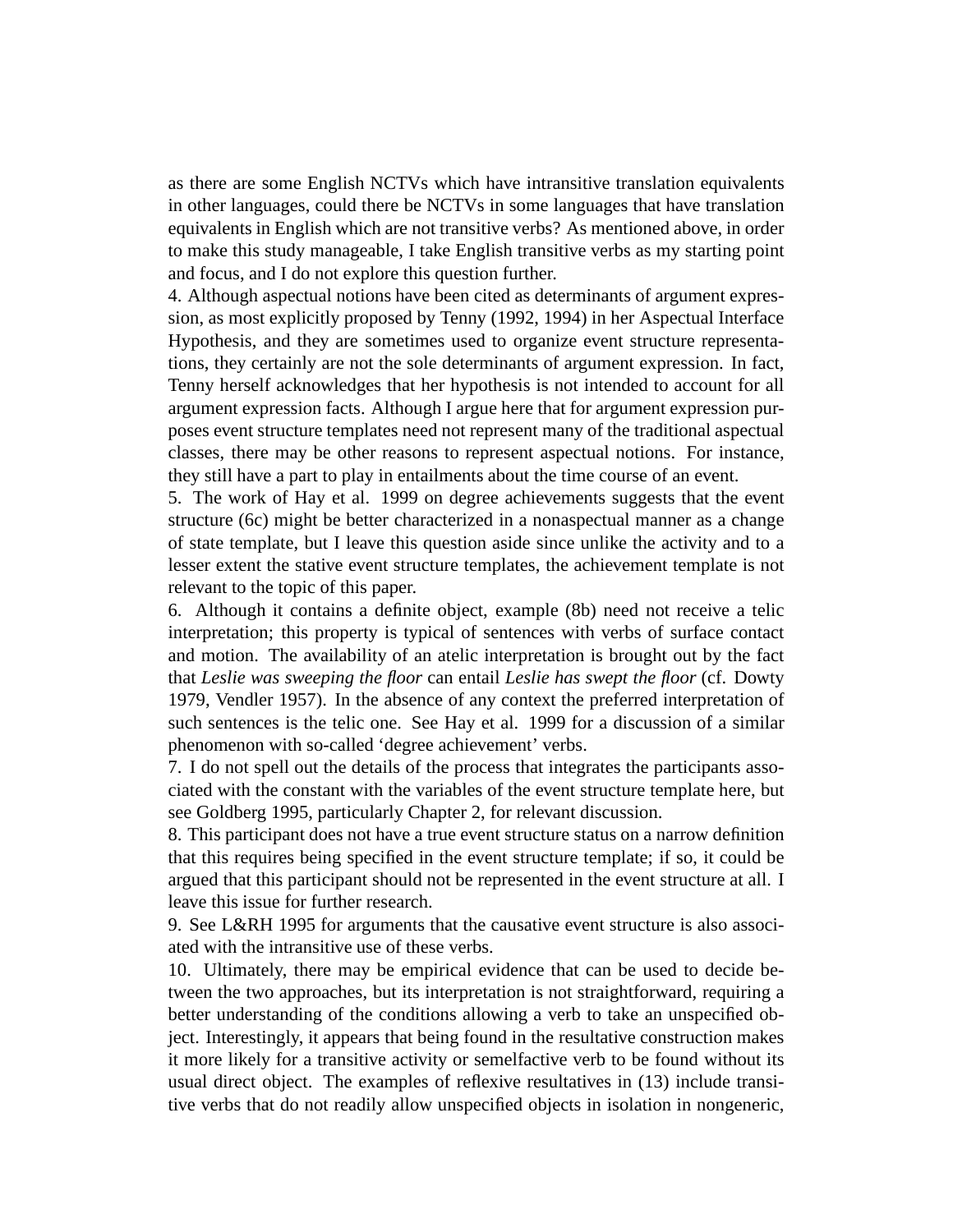nonhabitual contexts, such as *scrub*, *slam*, and in the intended sense *kick* (??*Sophie scrubbed*, ??*She slammed*, ??*He kicked*). An event structure-based account is more likely than a subcategorization-based account to be amenable to this kind of data as it suggests that there are complex licensing conditions on unspecified objects. If so, the ability to take unspecified objects cannot simply be reduced to an additional subcategorization option.

11. This phenomenon needs further examination to see whether this generalization indeed holds up. There are nonce examples of *out*– attaching to adjectives to create transitive verbs, as in *I looked professional, frugal and trustworthy; I could outbland oatmeal*. (N Pickard, *Generous Death*, Arlington Heights, IL: Dark Harvest, 1984, 63). It is noteworthy is that *outbland* includes the meaning 'be bland' rather than 'become bland', which is what a regular deadjectival verb would mean (e.g.  $\frac{dy}{dx}$  means '(cause to) become dry<sub>a</sub>'.

12. Goldberg (To appear) questions this generalization's validity, proposing that verbs of change of state can be found heading resultatives with nonsubcategorized NPs—the more general class of resultatives that subsumes reflexive resultatives and can be used intransitively with unspecified objects. However, as Goldberg herself notes, special licensing contexts—generic or habitual contexts—are needed for resultative and unspecified object uses of verbs of change of state. This property sets them apart from activity and semelfactive verbs, which are not subject to these particular restrictions. L&RH (1999) interpret this difference as supporting their contention that the two types of two-argument verbs are fundamentally different; however, they acknowledge that their account needs to be refined to accommodate this additional data.

13. Given the available event structures, the effect of the Structure Participant Condition is that complex events require two arguments in the syntax and simple events require only one. Thus, the condition reduces to a requirement that there be at least one argument XP in the syntax per subevent in an event structure. In L&RH 1999 and RH&L 1999, this alternative condition, which is referred to as the Argument-Per-Subevent Condition, is introduced instead of the Structure Participant Condition in order to avoid having to define the notions of structure and pure constant arguments, which are not relevant to the larger discussion in these papers.

14. The classes of verbs that arise from having similar constants might correspond to the classes of verbs recognized in Levin 1993. Levin makes many more distinctions among verb classes than a small inventory of event structure templates allows for. The basic properties of the verbs in one of Levin's classes should be traceable to the relevant event structure template, as shown in the discussion of verbs of change of state and verbs of surface contact and motion in section 3.4. More specific properties, however, might reflect the shared properties of these verbs' constants and the role of these constants in argument expression. It appears that much of what makes one of Levin's classes unique is the potential expressions of its members' arguments, particularly their nonagent and nonpatient arguments—precisely, the type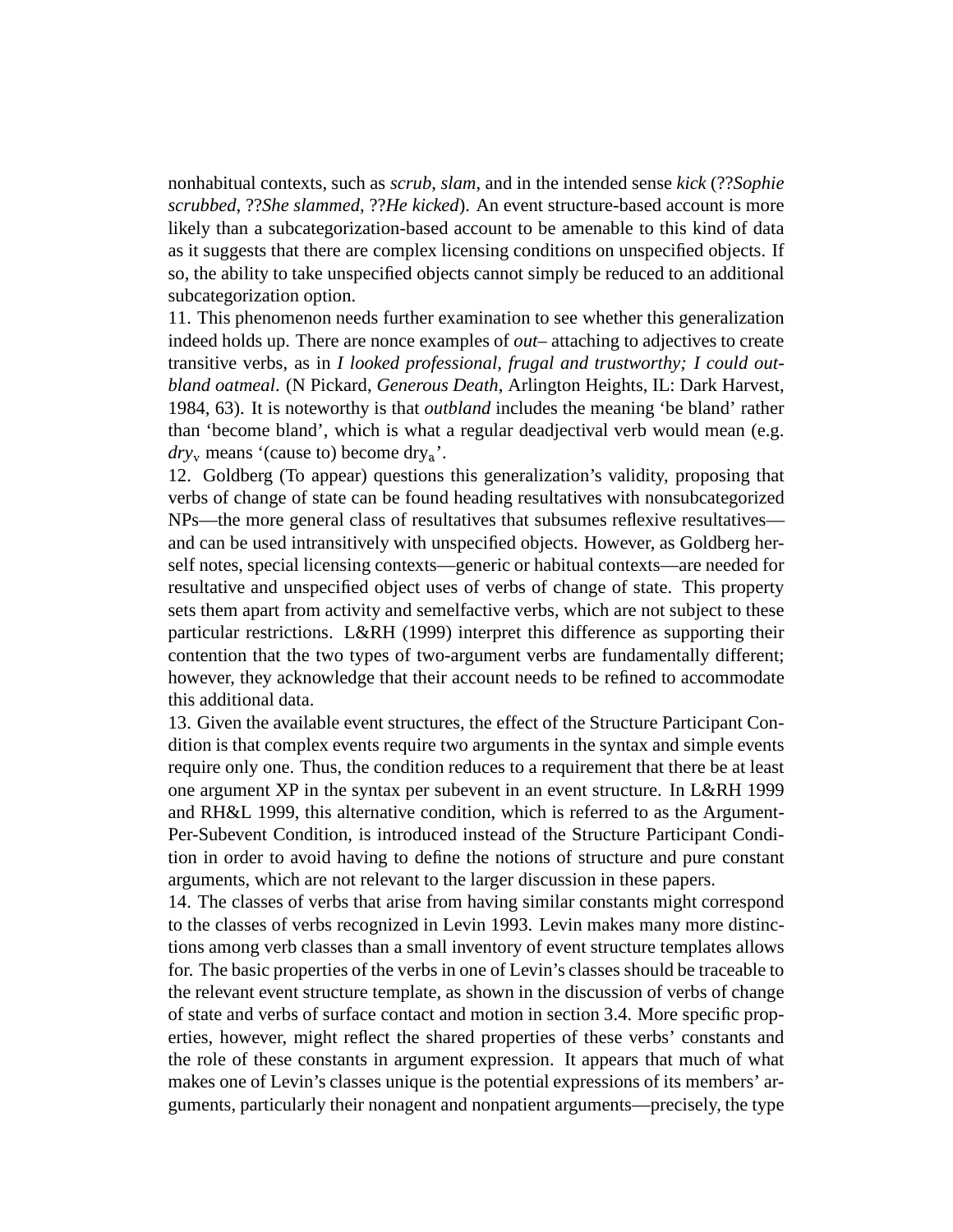of arguments that might lend themselves to a pure constant argument analysis.

15. As I pointed out in note 2, objects are open to a much larger range of semantic characterizations than subjects. I propose that this observation follows since subjects, except when nonthematic, always are the realization of structure participants and thus are related to specific event structure positions.

16. Unlike the major linking rules, the oblique linking rules seem to describe strong tendencies and allow for exceptions. For instance, whether the nonactor argument of a two-argument simple event is expressed as an object rather than as an oblique seems sometimes to be a property of an individual verb, as in *await* vs. *wait for*. If so, this would explain why some NCTVs have nontransitive near-synonyms. Further research might show that this facet of the theory of linking, then, involves ranked, violable rules.

#### **References**

- Andrews, Avery D. 1985. The major functions of the noun phrase. Language typology and syntactic description I: Clause structure, ed. by Timothy Shopen, 62-154. Cambridge: Cambridge University Press.
- Blume, Kerstin. 1998. A contrastive analysis of interaction verbs with dative complements. Linguistics 36:253-280.
- Bresnan, Joan. 1982. Polyadicity. The mental representation of grammatical relations, ed. by Joan Bresnan, 149-172. Cambridge, MA: MIT Press.
- Carrier, Jill, and Janet H. Randall. 1992. The argument structure and syntactic structure of resultatives. Linguistic Inquiry 23:173-234.
- Catford, J.C. 1975. Ergativity in Caucasian languages. NELS 6:37-48.
- Croft, William A. 1991. Syntactic categories and grammatical relations. Chicago: University of Chicago Press.
- DeLancey, Scott. 1984. Notes on agentivity and causation. Studies in Language 8:181-213.
- Dezsö, Laszlo. 1982. Studies in syntactic typology and contrastive grammar. The Hague: Mouton.
- DiDesidero, Linda. 1999. Psych verbs: Acquisition, lexical semantics, and event structure. Evanston, IL: Northwestern University dissertation.
- Dowty, David R. 1979. Word meaning and Montague Grammar. Dordrecht: Reidel.
- Dowty, David R. 1991. Thematic proto-roles and argument selection. Language 67:547-619.
- Fillmore, Charles J. 1968. The case for case. Universals in linguistic theory, ed. by Emmon Bach and Robert T. Harms, 1-88. New York: Holt, Rinehart and Winston.
- Fillmore, C.J. 1970. The grammar of hitting and breaking. Readings in English Transformational Grammar, ed. by Roderick A. Jacobs and Peter S. Rosenbaum, 120-133. Waltham, MA: Ginn.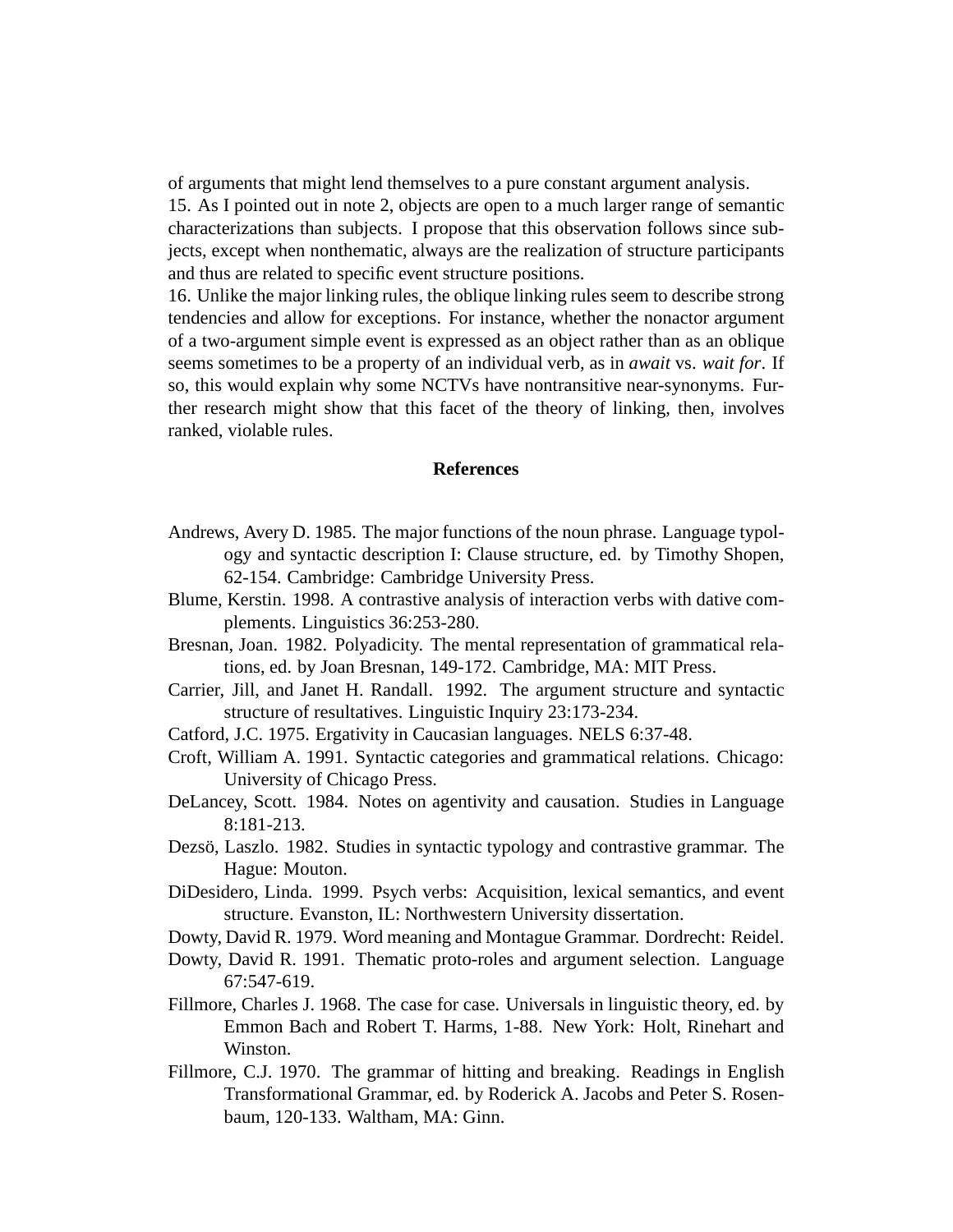- Foley, William A., and Robert D. Van Valin, Jr. 1984. Functional syntax and Universal Grammar. Cambridge: Cambridge University Press.
- Goldberg, Adele E. 1995. Constructions: A construction grammar approach to argument structure. Chicago: University of Chicago Press.
- Goldberg, Adele E. To appear. The varied distribution of causative verbs: Omitted arguments and secondary predicates. Linguistic sciences.
- Grimshaw, Jane. 1990. Argument structure. Cambridge, MA: MIT Press.
- Grimshaw, Jane. 1993. Semantic structure and semantic content in lexical representation. New Brunswick, NJ: Rutgers University, MS.
- Grimshaw, Jane, and Sten Vikner. 1993. Obligatory adjuncts and the structure of events. Knowledge and language II: Lexical and conceptual structure, ed. by Eric Reuland and Werner Abraham, 143-155. Dordrecht: Kluwer.
- Hale, Kenneth, and Samuel Jay Keyser. 1993. On argument structure and the lexical expression of syntactic relations. The view from Building 20, ed. by Kenneth Hale and Samuel Jay Keyser, 53-109. Cambridge, MA: MIT Press.
- Hay, Jennifer, Christopher Kennedy, and Beth Levin. 1999. Scalar structure underlies telicity in 'degree achievements'. SALT 9.
- Hopper, Paul J., and Sandra A. Thompson. 1980. Transitivity in grammar and discourse. Language 56:251-295.
- van Hout, Angeliek. 1996. Event semantics of verb frame alternations. Tilburg: Tilburg University dissertation.
- Irube, K. 1984. Argument structure and the *out*-prefixation. English Linguistics 1:105-122.
- Jackendoff, Ray S. 1972. Semantic interpretation in Generative Grammar. Cambridge, MA: MIT Press.
- Jackendoff, Ray S. 1990. Semantic structures. Cambridge, MA: MIT Press.
- Jackendoff, Ray S. 1996. Conceptual semantics and cognitive linguistics. Cognitive Linguistics 7:93-129.
- Kaufmann, Ingrid, and Dieter Wunderlich. 1998. Cross-linguistic patterns of resultatives. Düsseldorf: Heinrich Heine Universität, MS.
- Keenan, Edward L. 1976. Towards a universal definition of 'subject'. Subject and topic, ed. by Charles N. Li, 303-333. New York: Academic Press.
- Lakoff, George. 1977. Linguistic gestalts. CLS 13:225-235.
- Levin, Beth. 1993. English verb classes and alternations: A preliminary investigation. Chicago: University of Chicago Press.
- Levin, Beth, and Malka Rappaport Hovav. 1995. Unaccusativity: At the syntaxlexical semantics interface. Cambridge, MA: MIT Press. [L&RH 1995]
- Levin, Beth, and Malka Rappaport Hovav. 1996. From lexical semantics to argument realization. Evanston, IL, and Ramat Gan, Israel: Northwestern University and Bar Ilan University, MS. [L&RH 1996]
- Levin, Beth, and Malka Rappaport Hovav. 1999. Two structures for compositionally derived events. SALT 9. [L&RH 1999]